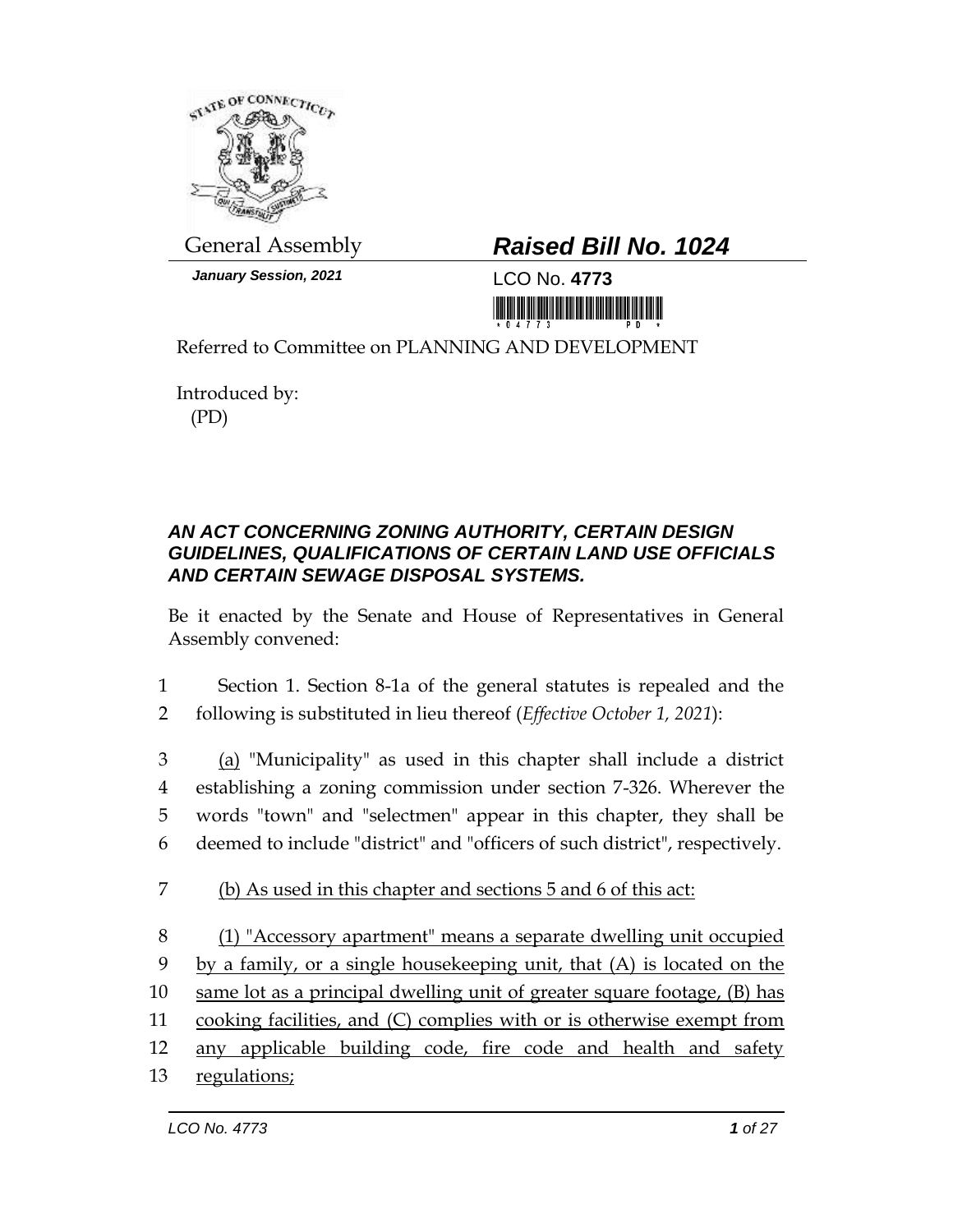- (2) "Affordable accessory apartment" means an accessory apartment
- that is subject to binding recorded deeds which contain covenants or
- restrictions that require such accessory apartment be sold or rented at,
- or below, prices that will preserve the unit as housing for which, for a
- period of not less than ten years, persons and families pay thirty per cent
- or less of income, where such income is less than or equal to eighty per
- cent of the median income;
- (3) "As of right" means able to be approved in accordance with the terms of a zoning regulation or regulations and without requiring that a public hearing be held, a variance, special permit or special exception be granted or some other discretionary zoning action be taken, other than a determination that a site plan is in conformance with applicable
- 26 zoning regulations;
- (4) "Concentrated development" means any area defined by the 28 United States Census Bureau with an aggregate population of at least five hundred persons per square mile, as determined by the most recent population estimate by the Department of Public Health;
- (5) "Cottage cluster" means a grouping of at least four detached housing units, or live work units, per acre that are located around a common open area;
- (6) "Live work unit" means a building, or space within a building, that may be used jointly for commercial and residential purposes by a person or persons living within such building or space and where the commercial purposes are not authorized as customary and incidental accessory home occupation use;
- (7) "Main street corridor" means a portion of any public road, not less than one-quarter of a mile and not more than three-quarters of a mile in length, that satisfies two of the following: (A) Is classified as an Other Principal Arterial or Minor Arterial by the Federal Highway Administration; (B) encompasses an intersection of (i) two state routes, 44 or (ii) a state route and a federal route; (C) has at least fifty per cent of the frontage along such portion being used for office, retail, service,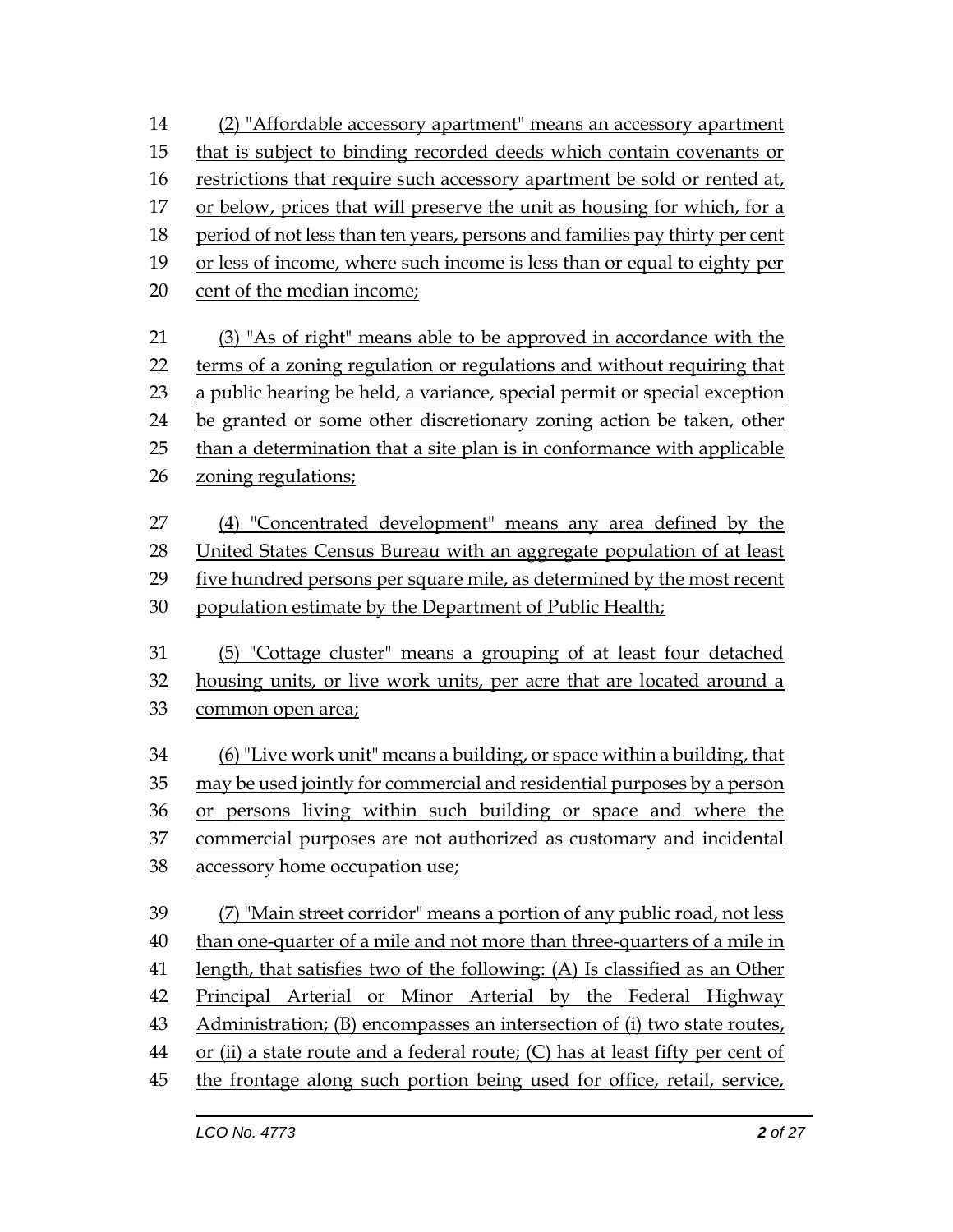mixed-used development or general commercial purposes; and (D) is served by public transportation;

 (8) "Middle housing" means duplexes, triplexes, quadplexes, cottage clusters and townhouses;

 (9) "Mixed-used development" means a development containing both residential and nonresidential uses in any single building;

 (10) "Townhouse" means a residential building constructed in a grouping of three or more attached units, each of which shares at least one common wall with an adjacent unit and has exterior walls on at least two sides; and

 (11) "Transit station" means a rail station, bus rapid transit station, ferry terminal or bus terminal.

 Sec. 2. Section 8-1c of the general statutes is repealed and the following is substituted in lieu thereof (*Effective October 1, 2021*):

 (a) Any municipality may, by ordinance, establish a schedule of reasonable fees for the processing of applications by a municipal zoning commission, planning commission, combined planning and zoning commission, zoning board of appeals or inland wetlands commission. Such schedule shall supersede any specific fees set forth in the general statutes, or any special act or established by a planning commission under section 8-26.

 (b) A municipality may, by regulation, require any person applying to a municipal zoning commission, planning commission, combined planning and zoning commission, zoning board of appeals or inland wetlands commission for approval of a development project to pay the cost of reasonable consulting fees for necessary peer review of particular technical aspects of an application, such as regarding traffic or stormwater, for the benefit of such commission or board. Any such fees shall be accounted for separately from other funds of such commission or board and shall be used only for expenses associated with the technical review by consultants who are not salaried employees of the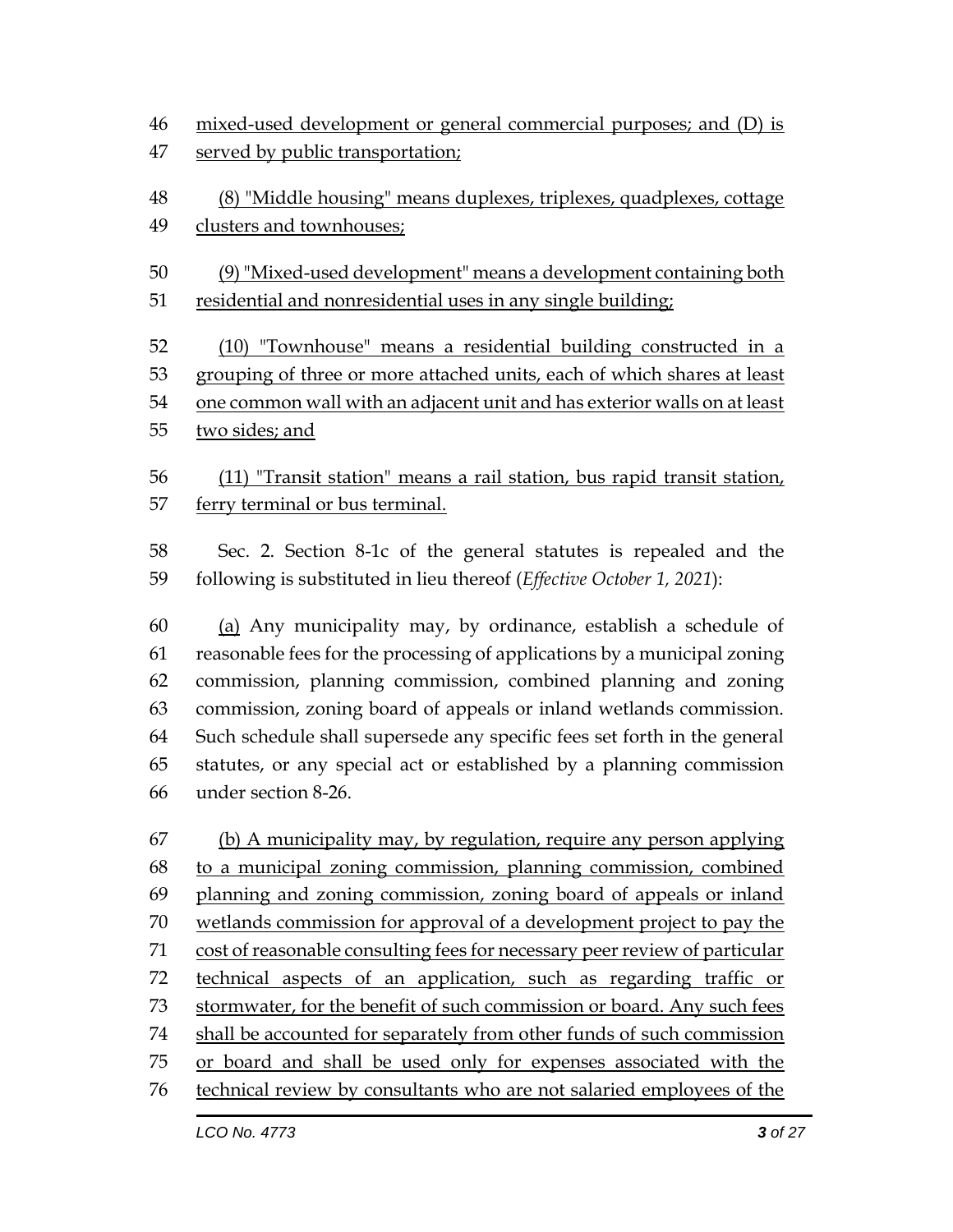municipality or such commission or board. Any amount of the fee remaining after payment of all expenses for such technical review, including any interest accrued, shall be returned to the applicant not later than forty-five days after the completion of the technical review. (c) No municipality may adopt a schedule of fees under subsection

 (a) of this section that results in higher fees for (1) development projects built using the provisions of section 8-30g, as amended by this act, or (2)

residential buildings containing four or more dwelling units, than for

other residential dwellings, including, but not limited to, higher fees per

dwelling unit, per square footage or per unit of construction cost.

 Sec. 3. Subsection (j) of section 8-1bb of the general statutes is repealed and the following is substituted in lieu thereof (*Effective October 1, 2021*):

 (j) A municipality, by vote of its legislative body or, in a municipality where the legislative body is a town meeting, by vote of the board of selectmen, may opt out of the provisions of this section and the **[**provision**]** provisions of subdivision (5) of subsection **[**(a)**]** (d) of section 8-2, as amended by this act, regarding authorization for the installation of temporary health care structures, provided the zoning commission or combined planning and zoning commission of the municipality: (1) First holds a public hearing in accordance with the provisions of section 8-7d on such proposed opt-out, (2) affirmatively decides to opt out of the provisions of said sections within the period of time permitted under section 8-7d, (3) states upon its records the reasons for such decision, and (4) publishes notice of such decision in a newspaper having a substantial circulation in the municipality not later than fifteen days after such decision has been rendered.

 Sec. 4. Section 8-2 of the general statutes is repealed and the following is substituted in lieu thereof (*Effective October 1, 2021*):

 (a) (1) The zoning commission of each city, town or borough is authorized to regulate, within the limits of such municipality: **[**, the**]** (A) The height, number of stories and size of buildings and other structures; (B) the percentage of the area of the lot that may be occupied; (C) the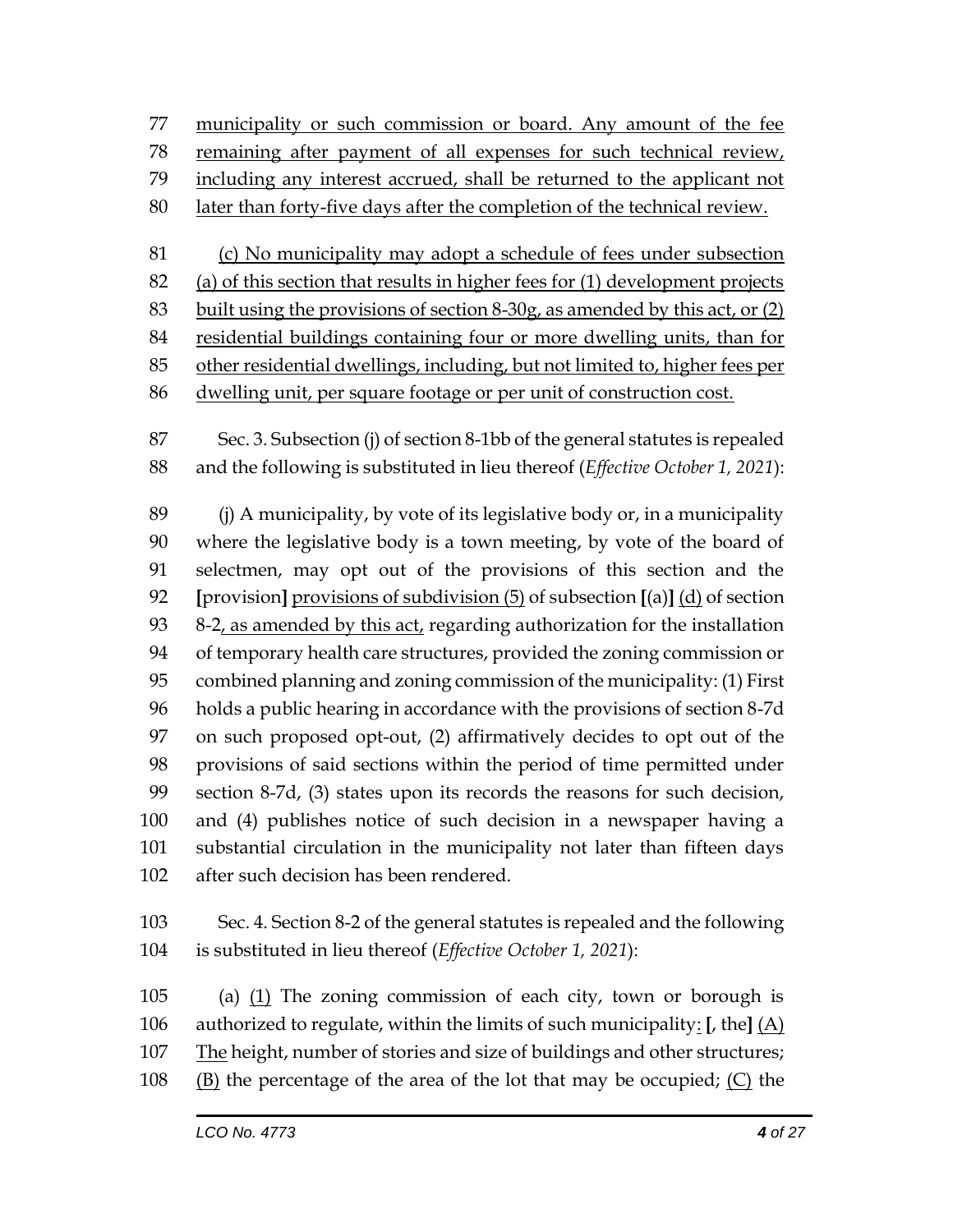size of yards, courts and other open spaces; (D) the density of population and the location and use of buildings, structures and land for trade, industry, residence or other purposes, including water- dependent uses, as defined in section 22a-93; **[**,**]** and (E) the height, size, location, brightness and illumination of **[**advertising**]** signs and billboards, **[**. Such bulk regulations may allow for cluster development, as defined in section 8-18**]** except as provided in subsection (f) of this section.

 (2) Such zoning commission may divide the municipality into districts of such number, shape and area as may be best suited to carry out the purposes of this chapter; and, within such districts, it may regulate the erection, construction, reconstruction, alteration or use of buildings or structures and the use of land. All **[**such**]** zoning regulations shall be uniform for each class or kind of buildings, structures or use of land throughout each district, but the regulations in one district may differ from those in another district. **[**, and**]**

 (3) Such zoning regulations may provide that certain classes or kinds of buildings, structures or uses of land are permitted only after obtaining a special permit or special exception from a zoning commission, planning commission, combined planning and zoning commission or zoning board of appeals, whichever commission or board the regulations may, notwithstanding any special act to the contrary, designate, subject to standards set forth in the regulations and to conditions necessary to protect the public health, safety, convenience and property values. **[**Such**]**

## (b) Zoning regulations adopted pursuant to subsection (a) of this section shall: **[**be**]**

136 (1) Be made in accordance with a comprehensive plan and in **[**adopting such regulations the commission shall consider**]** consideration of the plan of conservation and development **[**prepared**]** adopted under section 8-23; **[**. Such regulations shall be**]**

(2) Be designed to (A) lessen congestion in the streets; **[**to**]** (B) secure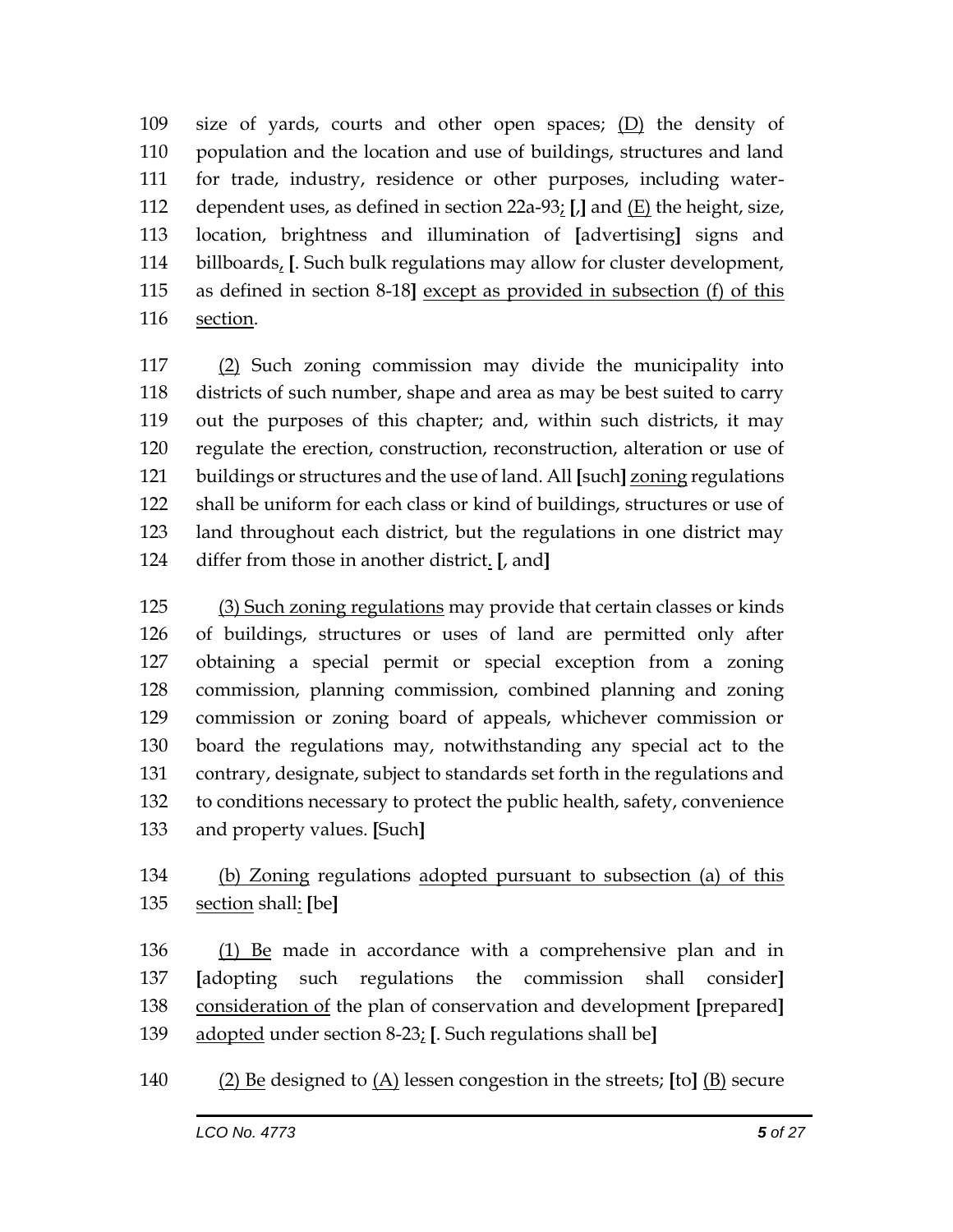safety from fire, panic, flood and other dangers; **[**to**]** (C) promote health and the general welfare; **[**to provide adequate light and air; to prevent the overcrowding of land; to avoid undue concentration of population and to**]** (D) protect the state's historic, tribal, cultural and environmental resources; (E) facilitate the adequate provision for transportation, water, sewerage, schools, parks and other public requirements; **[**. Such regulations shall be made**]** (F) consider the impact, including as to housing affordability, of permitted land uses on contiguous municipalities and on the planning region, as defined in section 4-124i, 150 in which such municipality is located, (G) combat discrimination and take other meaningful actions that overcome patterns of segregation and address significant disparities in housing needs and access to opportunities, and (I) provide for clear processes for and efficient review of development proposals;

 (3) Be drafted with reasonable consideration as to the **[**character**]** physical site characteristics and architectural context of the district and its peculiar suitability for particular uses and with a view to **[**conserving the value of buildings and**]** encouraging the most appropriate use of land throughout such municipality; **[**. Such regulations may, to the extent consistent with soil types, terrain, infrastructure capacity and the plan of conservation and development for the community, provide for cluster development, as defined in section 8-18, in residential zones. Such regulations shall also encourage**]**

 (4) Provide for the development of housing opportunities, including opportunities for multifamily dwellings, consistent with soil types, terrain and infrastructure capacity, for all residents of the municipality and the planning region in which the municipality is located, as designated by the Secretary of the Office of Policy and Management under section 16a-4a; **[**. Such regulations shall also promote**]**

 (5) Promote housing choice and economic diversity in housing, including housing for both low and moderate income households; **[**, and shall encourage**]**

(6) Expressly allow the development of housing which will meet the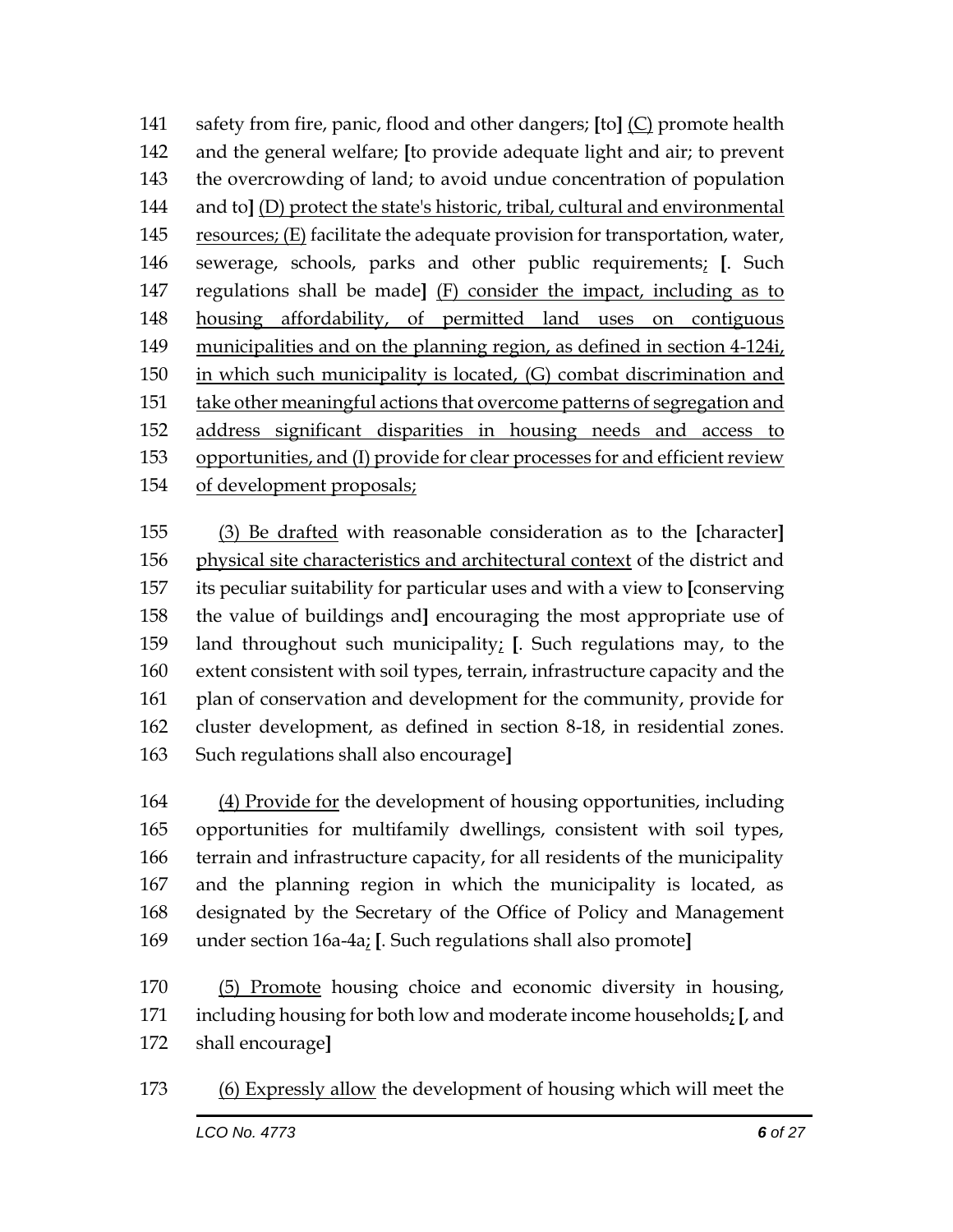housing needs identified in the state's consolidated plan for housing and community development prepared pursuant to section 8-37t and in the housing component and the other components of the state plan of conservation and development prepared pursuant to section 16a-26; **[**. Zoning regulations shall be**]**

 (7) Be made with reasonable consideration for their impact on agriculture, as defined in subsection (q) of section 1-1; **[**.**]**

 (8) Provide that proper provisions be made for soil erosion and sediment control pursuant to section 22a-329;

 (9) Be made with reasonable consideration for the protection of existing and potential public surface and ground drinking water supplies; and

 (10) In any municipality that is contiguous to or on a navigable 187 waterway draining to Long Island Sound, (A) be made with reasonable consideration for the restoration and protection of the ecosystem and habitat of Long Island Sound; (B) be designed to reduce hypoxia, pathogens, toxic contaminants and floatable debris on Long Island Sound; and (C) provide that such municipality's zoning commission consider the environmental impact on Long Island Sound coastal resources, as defined in section 22a-93, of any proposal for development. (c) Zoning regulations adopted pursuant to subsection (a) of this section may: **[**be**]** (1) To the extent consistent with soil types, terrain and water, sewer and traffic infrastructure capacity for the community, provide for or require cluster development, as defined in section 8-18; (2) Be made with reasonable consideration for the protection of historic factors; **[**and shall be made with reasonable consideration for the protection of existing and potential public surface and ground drinking water supplies. On and after July 1, 1985, the regulations shall provide that proper provision be made for soil erosion and sediment control pursuant to section 22a-329. Such regulations may also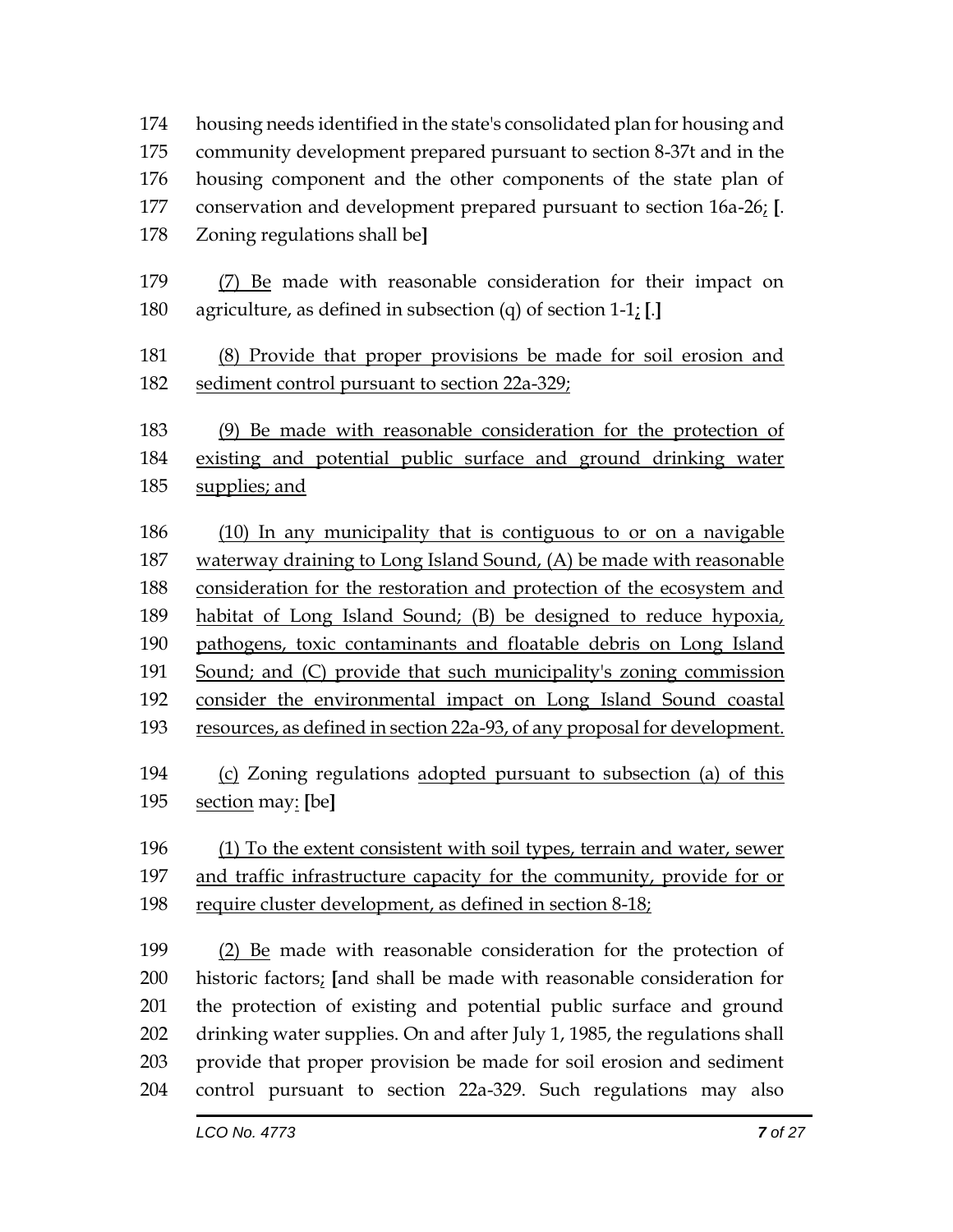#### encourage**]**

 (3) Require or promote (A) energy-efficient patterns of development; **[**,**]** (B) the use of distributed generation or freestanding solar, wind and other renewable forms of energy; **[**,**]** (C) combined heat and power; and (D) energy conservation; **[**. The regulations may also provide for**]**

 (4) Provide incentives for developers who use **[**passive solar energy techniques, as defined in subsection (b) of section 8-25, in planning a residential subdivision development. The incentives may include, but not be**]** (A) solar and other renewable forms of energy; (B) combined heat and power; (C) water conservation, including demand offsets; and (D) energy conservation techniques, including, but not limited to, cluster development, higher density development and performance standards for roads, sidewalks and underground facilities in the subdivision; **[**. Such regulations may provide**]**

 (5) Provide for a municipal system for the creation of development rights and the permanent transfer of such development rights, which may include a system for the variance of density limits in connection with any such transfer; **[**. Such regulations may also provide**]**

 (6) Provide for notice requirements in addition to those required by this chapter; **[**. Such regulations may provide**]**

225 (7) Provide for conditions on operations to collect spring water or well water, as defined in section 21a-150, including the time, place and manner of such operations; **[**. No such regulations shall prohibit**]**

 (8) Provide for floating zones, overlay zones and planned development districts;

 (9) Require estimates of vehicle miles traveled and vehicle trips generated in lieu of level of service traffic calculations to assess (A) the anticipated traffic impact of proposed developments; and (B) potential mitigation strategies such as reducing the amount of required parking for a development or requiring public sidewalks, crosswalks, bicycle paths, bicycle racks or bus shelters, including off-site; and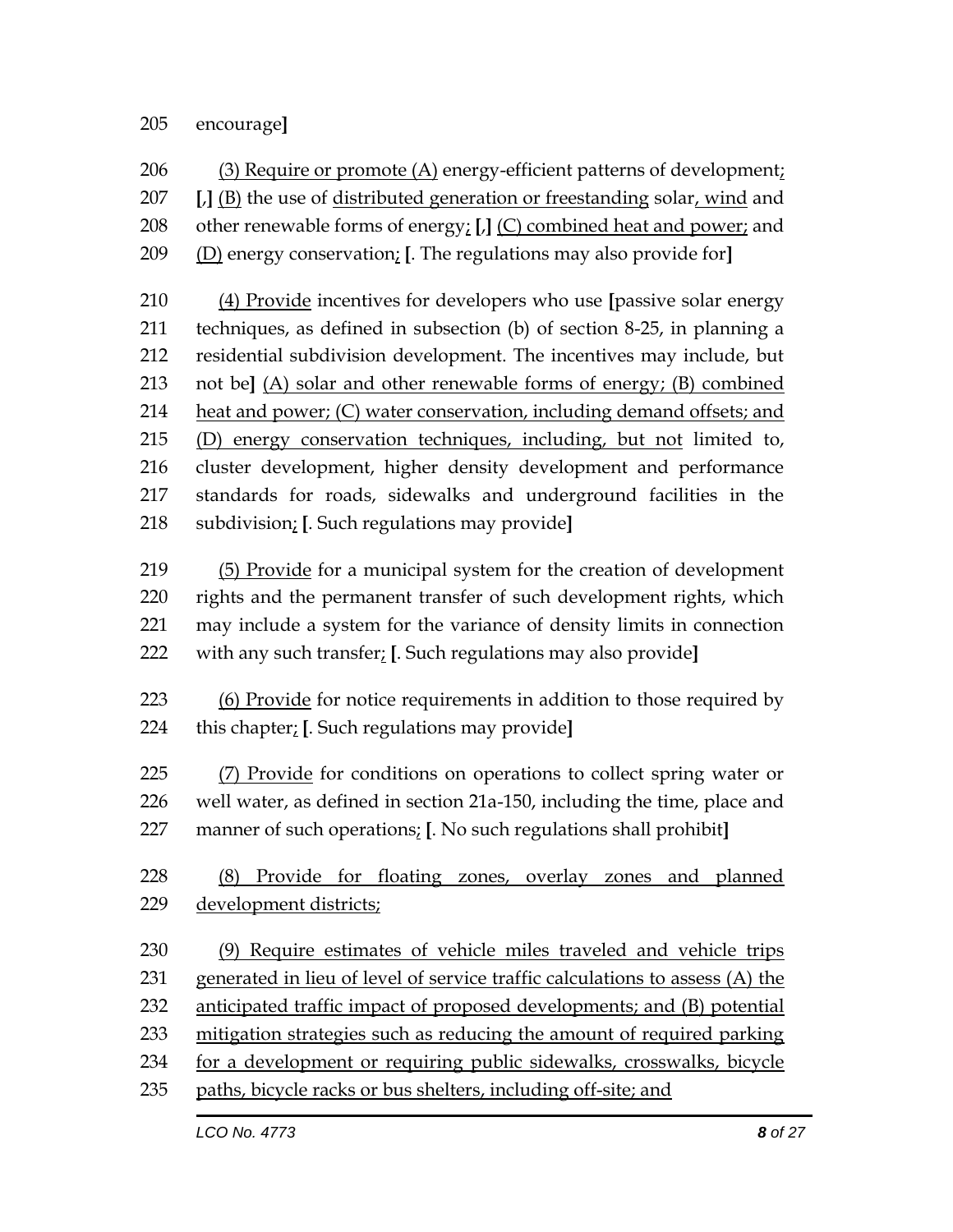(10) In any municipality where a traprock ridge or an amphibolite ridge is located, (A) provide for development restrictions in ridgeline setback areas; and (B) restrict quarrying and clear cutting, except that 239 the following operations and uses shall be permitted in ridgeline setback areas, as of right: (i) Emergency work necessary to protect life and property; (ii) any nonconforming uses that were in existence and that were approved on or before the effective date of regulations adopted pursuant to this section; and (iii) selective timbering, grazing of domesticated animals and passive recreation.

245 (d) Zoning regulations adopted pursuant to subsection (a) of this section shall not:

 (1) Prohibit the operation of any family child care home or group child care home in a residential zone; **[**. No such regulations shall prohibit**]**

250 (2) (A) Prohibit the use of receptacles for the storage of items designated for recycling in accordance with section 22a-241b or require that such receptacles comply with provisions for bulk or lot area, or similar provisions, except provisions for side yards, rear yards and front yards; **[**. No such regulations shall**]** or (B) unreasonably restrict access to or the size of such receptacles for businesses, given the nature of the business and the volume of items designated for recycling in accordance with section 22a-241b, that such business produces in its normal course of business, provided nothing in this section shall be construed to prohibit such regulations from requiring the screening or buffering of such receptacles for aesthetic reasons; **[**. Such regulations shall not impose**]**

 (3) Impose conditions and requirements on manufactured homes, including mobile manufactured homes, having as their narrowest dimension twenty-two feet or more and built in accordance with federal manufactured home construction and safety standards or on lots containing such manufactured homes, **[**which**]** including mobile manufactured home parks, if those conditions and requirements are substantially different from conditions and requirements imposed on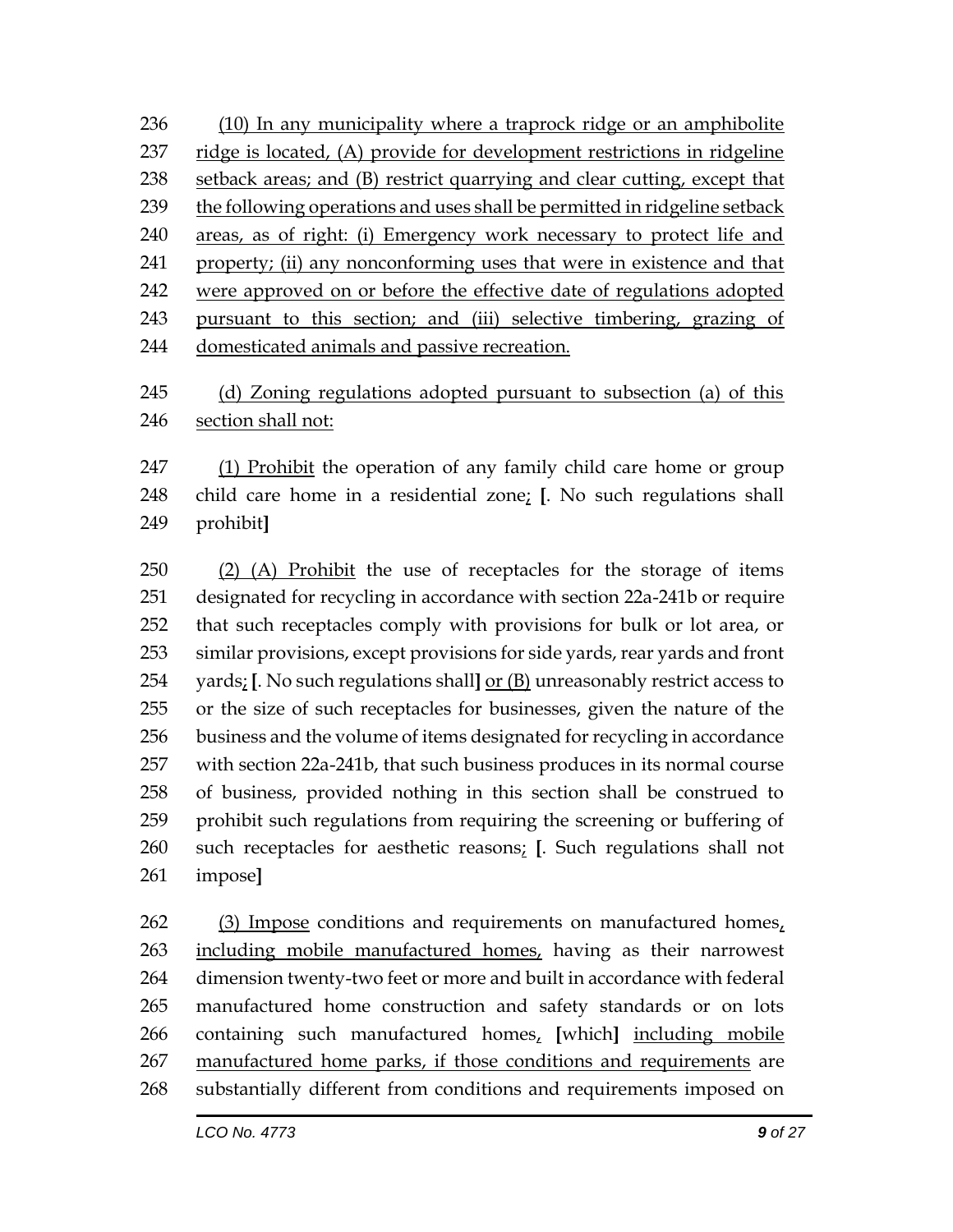(A) single-family dwellings; **[**and**]** (B) lots containing single-family dwellings; **[**. Such regulations shall not impose conditions and requirements on developments to be occupied by manufactured homes having as their narrowest dimension twenty-two feet or more and built in accordance with federal manufactured home construction and safety standards which are substantially different from conditions and requirements imposed on**]** or (C) multifamily dwellings, lots containing multifamily dwellings, cluster developments or planned unit developments; **[**. Such regulations shall not prohibit**]**

 (4) (A) Prohibit the continuance of any nonconforming use, building or structure existing at the time of the adoption of such regulations except as provided in subparagraph (D) of this subdivision; **[**or**]** (B) require a special permit or special exception for any such continuance; **[**. Such regulations shall not**]** (C) provide for the termination of any (i) nonconforming use solely as a result of nonuse for a **[**specified period of time without regard to the intent of the property owner to maintain that use. Such regulations shall not**]** period of less than five years, or (ii) residential nonconforming use, building or structure solely on the basis of the demolition or deconstruction of such use, building or structure; or (D) terminate or deem abandoned a nonconforming use, building or 289 structure unless  $(i)$  the property owner of such use, building or structure voluntarily discontinues such use, building or structure and such discontinuance is accompanied by an intent to not reestablish such use, building or structure, **[**. The demolition or deconstruction of a nonconforming use, building or structure shall not by itself be evidence of such property owner's intent to not reestablish such use, building or structure. Unless such town opts out, in accordance with the provisions of subsection (j) of section 8-1bb, such regulations shall not prohibit**]** or (ii) the zoning commission (I) declares, after notice of a cease and desist order duly presented to the property owner in accordance with applicable regulations and after a public hearing on such order, that a nonresidential nonconforming use, building or structure in a residential zone is inconsistent with the plan of conservation and development or is a public nuisance, and (II) specifies a reasonable time for the termination of such nonconforming use;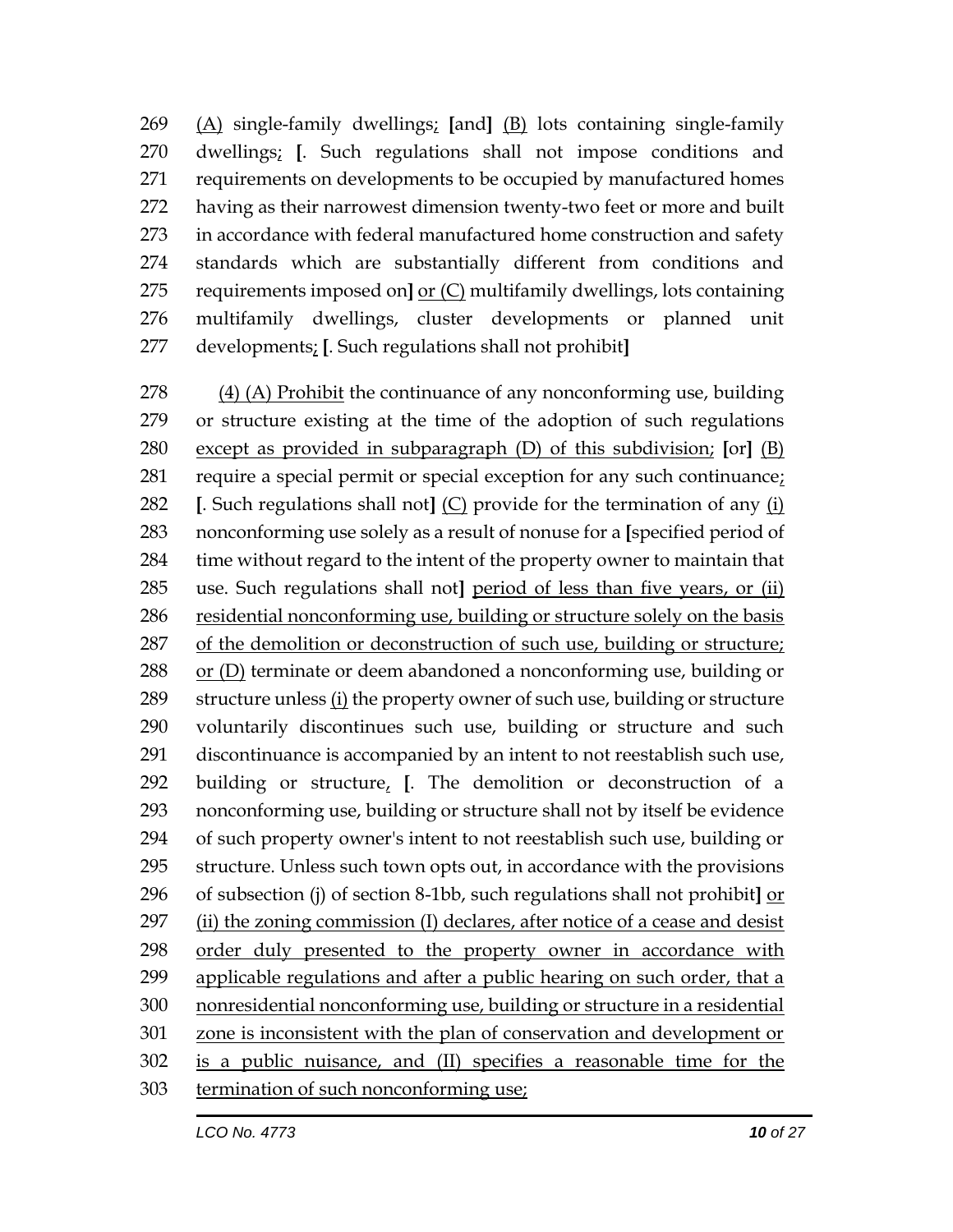(5) Prohibit the installation of temporary health care structures for use by mentally or physically impaired persons **[**in accordance with the provisions of section 8-1bb if such structures comply with the provisions of said section**]** pursuant to section 8-1bb, as amended by this act, unless

308 the municipality opts out pursuant to subsection (j) of said section;

 (6) Prohibit the operation in a residential zone of any cottage food operation, as defined in section 21a-62b;

- (7) Establish for any dwelling unit a minimum floor area that is greater than required under the Public Health Code;
- (8) Place a fixed numerical or percentage cap on the number of
- dwelling units that constitute multifamily housing over four units,
- middle housing or mixed-use development that may be permitted;

 (9) Require more than one parking space for each studio or one- bedroom dwelling unit or more than two parking spaces for each dwelling unit with two or more bedrooms; or

 (10) Be applied to deny any land use application, including for any site plan approval, special permit, special exception or other zoning approval, on the basis of (A) a district's character unless such character is expressly articulated in such regulations by clear and explicit physical standards for site work and structures, or (B) the immutable characteristics, source of income or income level of any applicant or end user, other than age or disability whenever age-restricted or disability-restricted housing may be permitted.

 (e) Any city, town or borough which adopts the provisions of this chapter may, by vote of its legislative body, exempt municipal property from the regulations prescribed by the zoning commission of such city, town or borough, **[**;**]** but unless it is so voted, municipal property shall be subject to such regulations.

 **[**(b) In any municipality that is contiguous to Long Island Sound the regulations adopted under this section shall be made with reasonable consideration for restoration and protection of the ecosystem and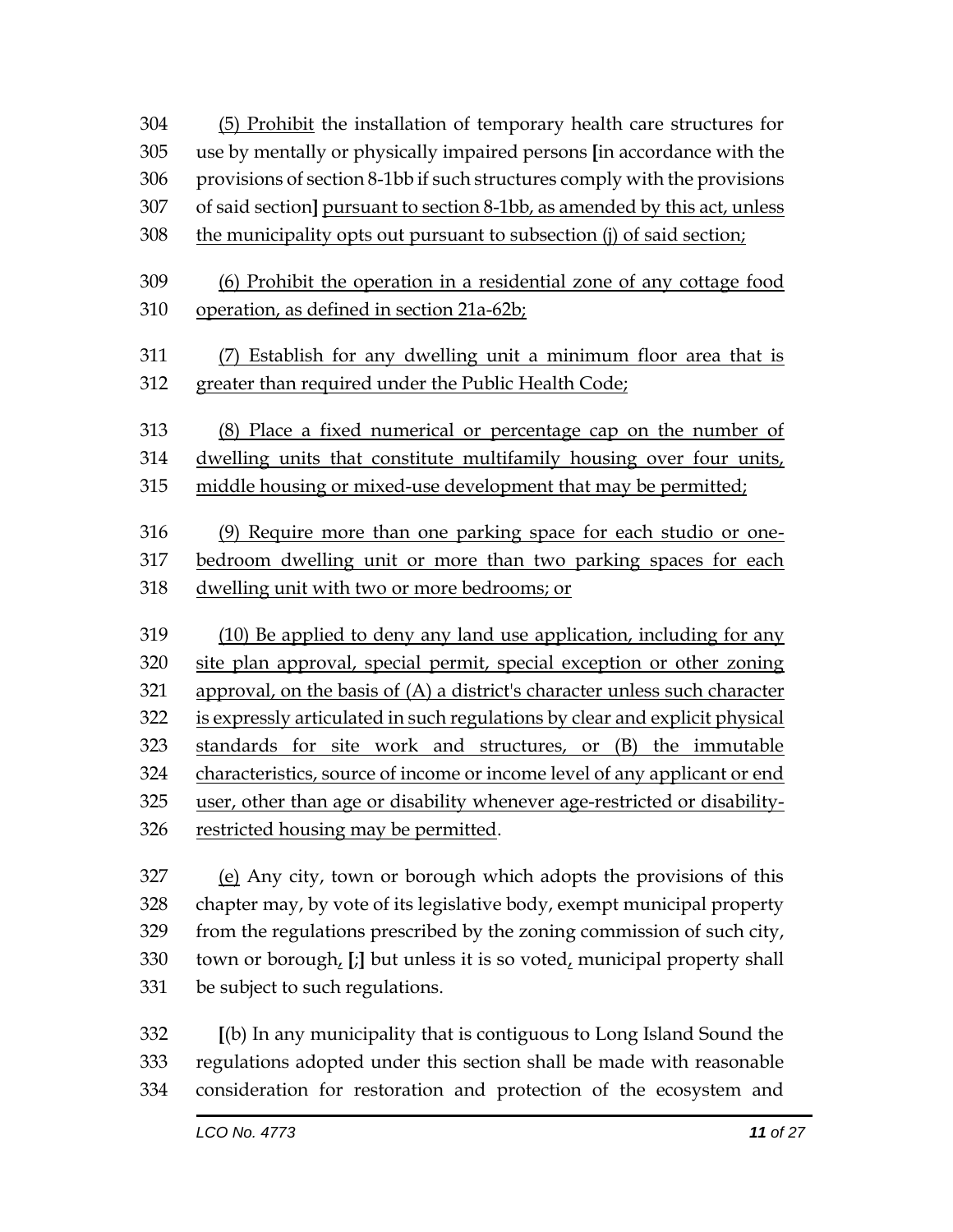habitat of Long Island Sound and shall be designed to reduce hypoxia, pathogens, toxic contaminants and floatable debris in Long Island Sound. Such regulations shall provide that the commission consider the environmental impact on Long Island Sound of any proposal for development.

 (c) In any municipality where a traprock ridge, as defined in section 8-1aa, or an amphibolite ridge, as defined in section 8-1aa, is located the regulations may provide for development restrictions in ridgeline setback areas, as defined in said section. The regulations may restrict quarrying and clear cutting, except that the following operations and uses shall be permitted in ridgeline setback areas, as of right: (1) Emergency work necessary to protect life and property; (2) any nonconforming uses that were in existence and that were approved on or before the effective date of regulations adopted under this section; and (3) selective timbering, grazing of domesticated animals and passive recreation.**]**

 **[**(d)**]** (f) Any **[**advertising**]** sign or billboard that is not equipped with the ability to calibrate brightness or illumination shall be exempt from any municipal ordinance or regulation regulating such brightness or 354 illumination that is adopted by a city, town or borough, pursuant to subsection (a) of this section, after the date of installation of such advertising sign or billboard. **[**pursuant to subsection (a) of this section.**]**

 (g) Any aggrieved party alleging that the zoning regulations of a municipality are noncompliant with the provisions of subsection (b) or (d) of this section or section 5 or 6 of this act, may file an application in the superior court for the judicial district in which such municipality is located to enjoin the enforcement of such regulations. If such court finds 362 that such municipality failed to comply with the provisions of either of said subsections or either of said sections, as applicable, such court may issue an injunction for such purpose.

 Sec. 5. (NEW) (*Effective October 1, 2021*) (a) Any zoning regulations adopted pursuant to section 8-2 of the general statutes, as amended by this act, shall: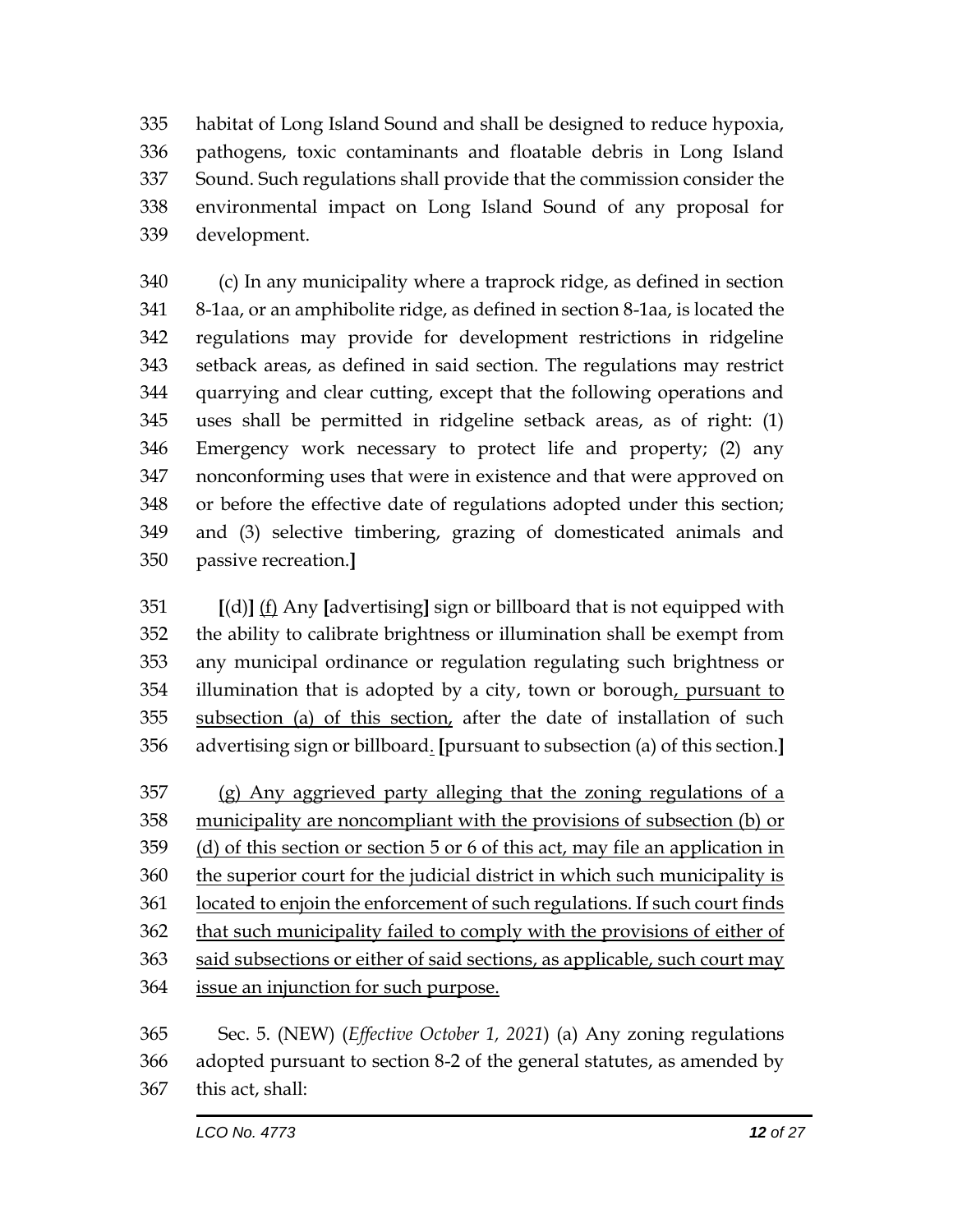(1) Designate locations or zoning districts within the municipality in which accessory apartments are allowed, provided at least one accessory apartment shall be allowed as of right on each lot that contains a single-family dwelling and no such accessory apartment shall be required to be an affordable accessory apartment;

 (2) Allow accessory apartments to be attached to or located within the proposed or existing principal dwelling, or detached from the proposed or existing principal dwelling and located on the same lot as such dwelling;

 (3) Set a maximum net floor area for an accessory apartment of not less than thirty per cent of the net floor area of the principal dwelling, or one thousand square feet, whichever is less, except that such regulations may allow a larger net floor area for such apartments;

 (4) Require setbacks, lot size and building frontage less than or equal to that which is required for the principal dwelling, and require lot coverage greater than or equal to that which is required for the principal dwelling;

 (5) Provide for height, landscaping and architectural design standards that do not exceed any such standards as they are applied to single-family dwellings in the municipality;

 (6) Be prohibited from requiring (A) a passageway between any such accessory apartment and any such principal dwelling, (B) an exterior door for any such accessory apartment, except as required by the applicable building or fire code, (C) any more than one parking space for any such accessory apartment, or fees in lieu of parking otherwise allowed by section 8-2c of the general statutes, or (D) a familial, marital or employment relationship between occupants of the principal dwelling and accessory apartment, (E) a minimum age for occupants of the accessory apartment, (F) separate billing of utilities otherwise connected to, or used by, the principal dwelling unit, or (G) periodic renewals for permits for such accessory apartments; and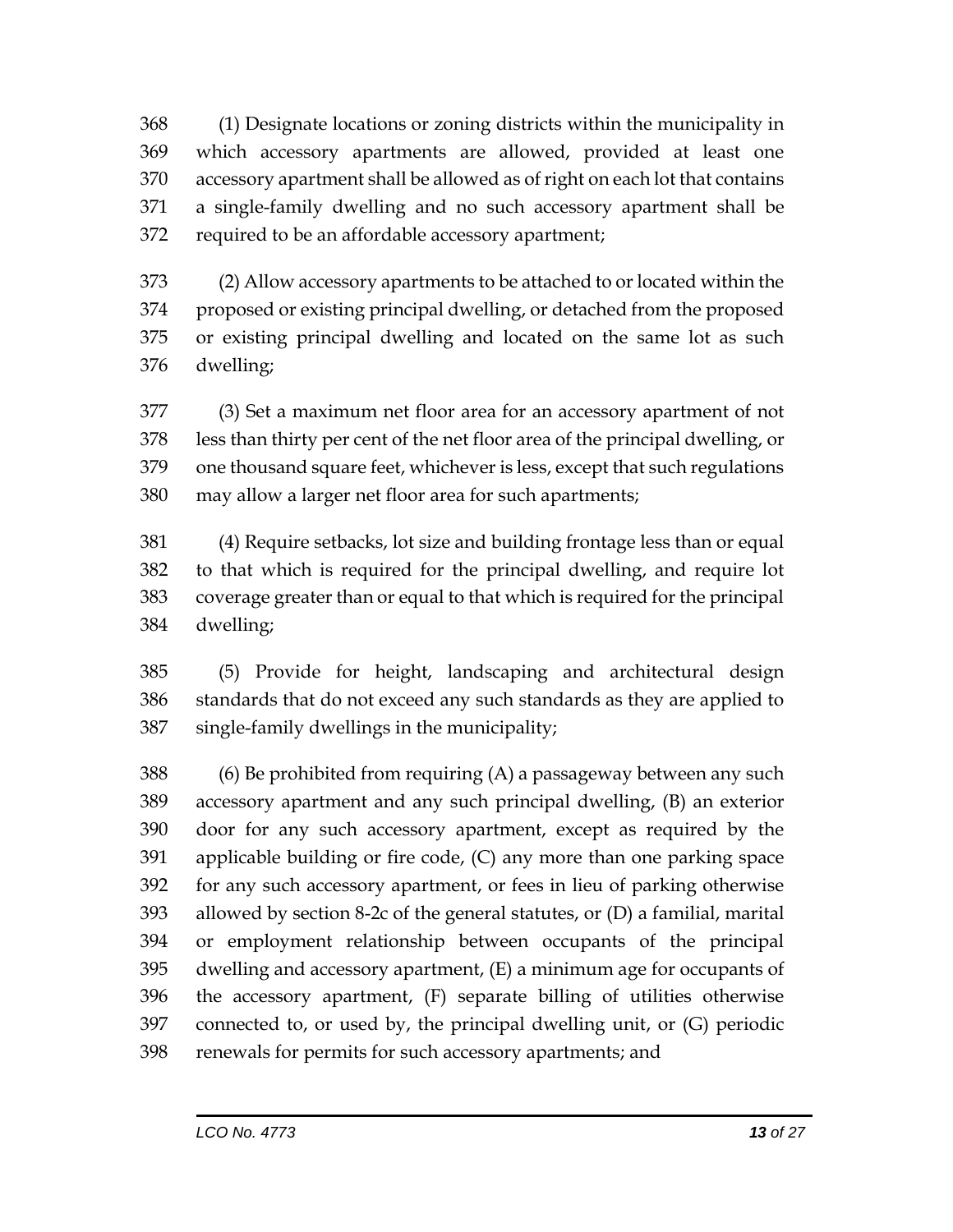(7) Be interpreted and enforced such that nothing in this section shall be in derogation of (A) applicable building code requirements, (B) the ability of a municipality to require owner occupancy or to prohibit or limit the use of accessory apartments for short-term rentals or vacation stays, or (C) other requirements where a private sewerage system is being used, provided approval for any such accessory apartment shall not be unreasonably withheld.

 (b) The as of right permit application and review process for approval of accessory apartments shall require that a decision on any such application be rendered not later than sixty-five days after receipt of such application by the applicable zoning commission, except that an applicant may consent to one or more extensions of not more than an additional sixty-five days or may withdraw such application.

 (c) A municipality shall not (1) condition the approval of an accessory apartment on the correction of a nonconforming use, structure or lot, or (2) require the installation of fire sprinklers in an accessory apartment if such sprinklers are not required for the principal dwelling located on 416 the same lot or otherwise required by the fire code.

 (d) A municipality, special district, sewer or water authority shall not (1) consider an accessory apartment to be a new residential use for the purposes of calculating connection fees or capacity charges for utilities, including water and sewer service, unless such accessory apartment was constructed with a new single-family dwelling on the same lot, or (2) require the installation of a new or separate utility connection directly to an accessory apartment or impose a related connection fee or capacity charge.

 (e) If a municipality fails to adopt new regulations or amend existing regulations by June 1, 2022, for the purpose of complying with the provisions of this section, any noncompliant existing regulation shall become null and void and such municipality shall approve or deny applications for accessory apartments in accordance with the requirements for regulations set forth in the provisions of this section until such municipality adopts or amends a regulation in compliance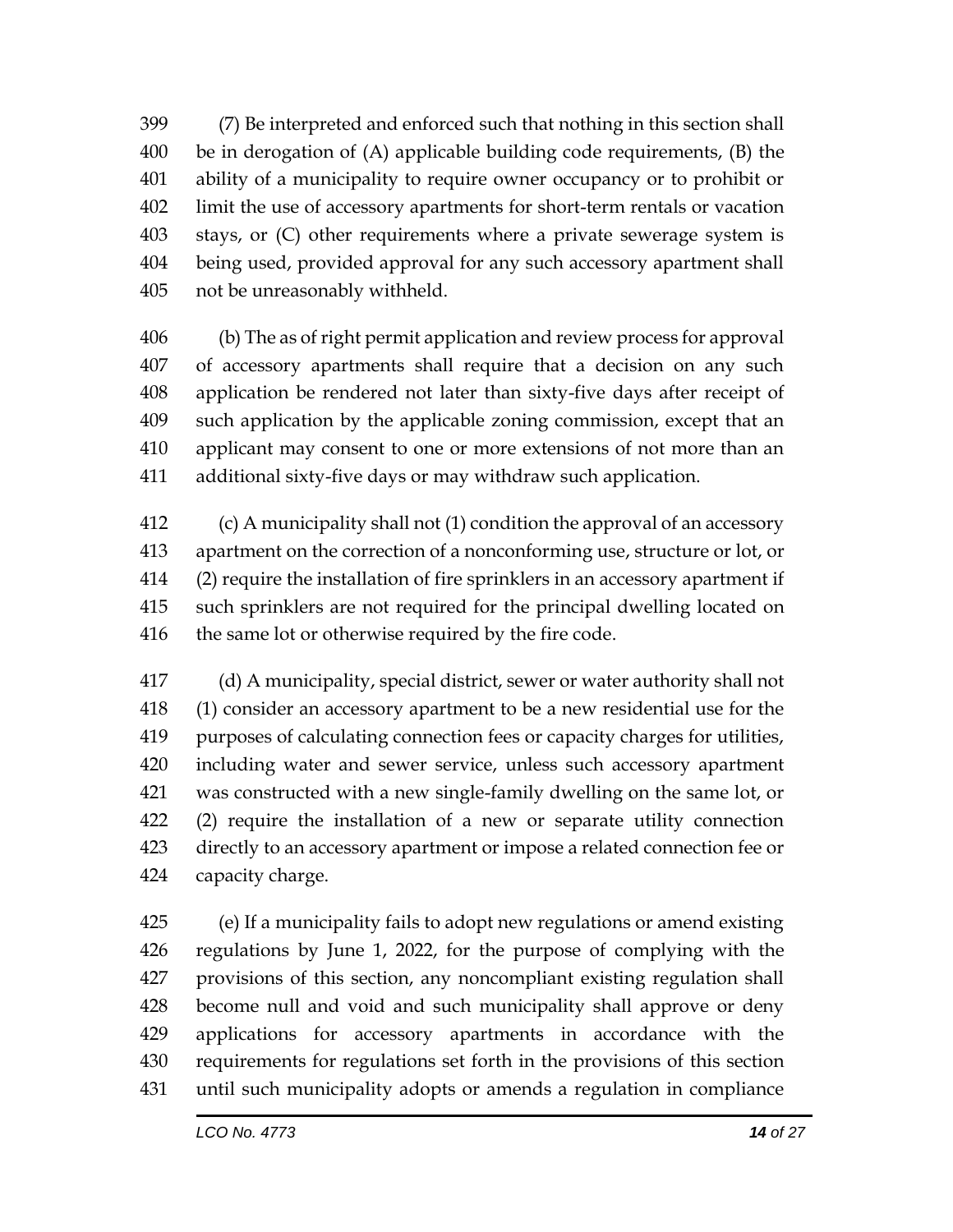with this section. A municipality may not use or impose additional standards beyond those set forth in this section.

 Sec. 6. (NEW) (*Effective October 1, 2021*) (a) Any zoning regulations adopted pursuant to section 8-2 of the general statutes, as amended by this act, shall allow as of right and with no minimum parking requirements for dwelling units:

 (1) Mixed-used developments with at least four dwelling units, mixed-used developments with at least four live work units and multifamily housing with at least four dwelling units (A) at a minimum density of fifteen units per acre, and (B) in at least fifty per cent of the lot area served by water and sewer infrastructure and within a one-half- mile radius of any municipality's primary transit station. In the case of the zoning obligations described in this subparagraph, a municipality may satisfy up to fifty per cent of such obligations in the area between a one-half-mile radius and a one-mile radius of such transit station only if the land zoned to satisfy such obligations is located only a public right of way that directly connects to such transit station with adequate sidewalks, crosswalks and other similar pedestrian facilities; and

 (2) Multifamily housing or at least two types of middle housing (A) in any municipality with (i) concentrated development, or (ii) a minimum population of seven thousand five hundred in the preceding calendar year, and (B) in at least fifty per cent of the lot area within a one-quarter-mile distance from at least one main street corridor. If any such municipality does not have a clearly identifiable main street corridor, such municipality shall allow as of right multifamily housing or at least two types of middle housing in contiguous land encompassing an area of one-quarter square miles.

 (b) The calculation of lot area as described in subparagraph (B) of subdivision (1) of subsection (a) of this section and subparagraph (B) of subdivision (2) of subsection (a) of this section shall include the square footage of total lot area, excluding roadways, sidewalks, railways, regulated inland wetlands and watercourses areas, steep slopes of fifteen per cent or more in grade change with a single lot, ledges, special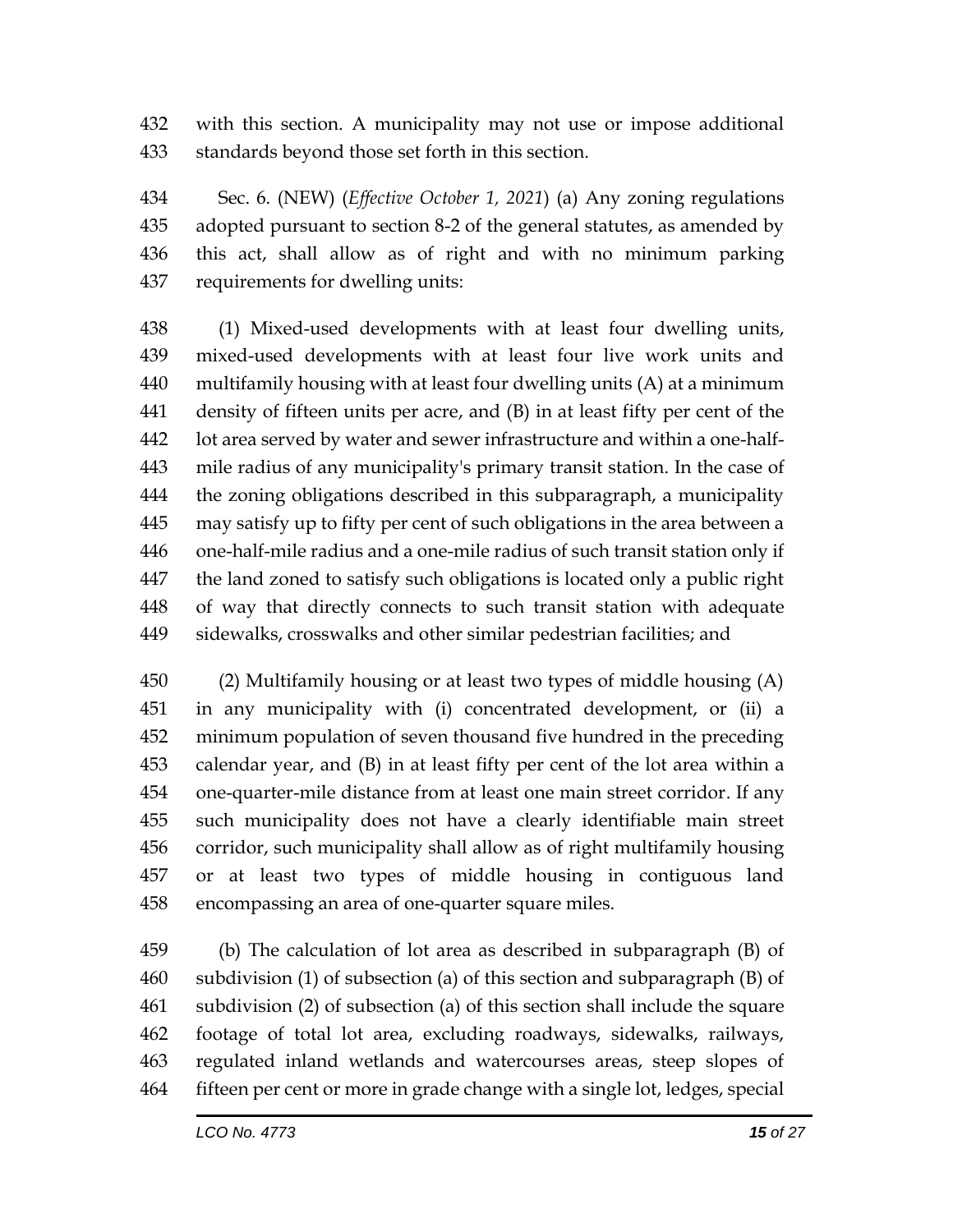flood hazard areas defined by the Federal Emergency Management Agency, wetlands, as defined in section 22a-29 of the general statutes, public parkland, coastal resources, as defined in section 22a-93 of the general statutes, areas necessary for the protection of drinking water supplies and areas likely to be inundated during a thirty-year flood event, as identified by the Connecticut Institute of Climate Resilience and Adaptation at The University of Connecticut pursuant to section 25- 68o of the general statutes.

 (c) For any development or housing allowed under subsection (a) of this section that includes ten or more residential units, at least ten per cent of such residential units shall be an affordable housing development, as defined in section 8-30g of the general statutes, as amended by this act.

 (d) The as of right permit application and review process for approval of housing that is described in this section shall require that a decision on any such application be rendered not later than sixty-five days after receipt of such application by the applicable zoning commission, except that an applicant may consent to one or more extensions of not more than an additional sixty-five days or may withdraw such application.

 (e) If a municipality fails to adopt new regulations or amend existing regulations by June 1, 2022, for the purpose of complying with the provisions of this section, any noncompliant existing regulation shall become null and void and such municipality shall approve or deny applications for housing described in this section in accordance with the requirements for regulations set forth in the provisions of this section until such municipality adopts or amends a regulation in compliance with this section.

 (f) A municipality shall not (1) use or impose standards that discourage through unreasonable costs or delays the development of housing described in this section, or (2) condition the approval of such housing on the correction of a nonconforming use, structure or lot.

Sec. 7. Subsection (k) of section 8-30g of the general statutes is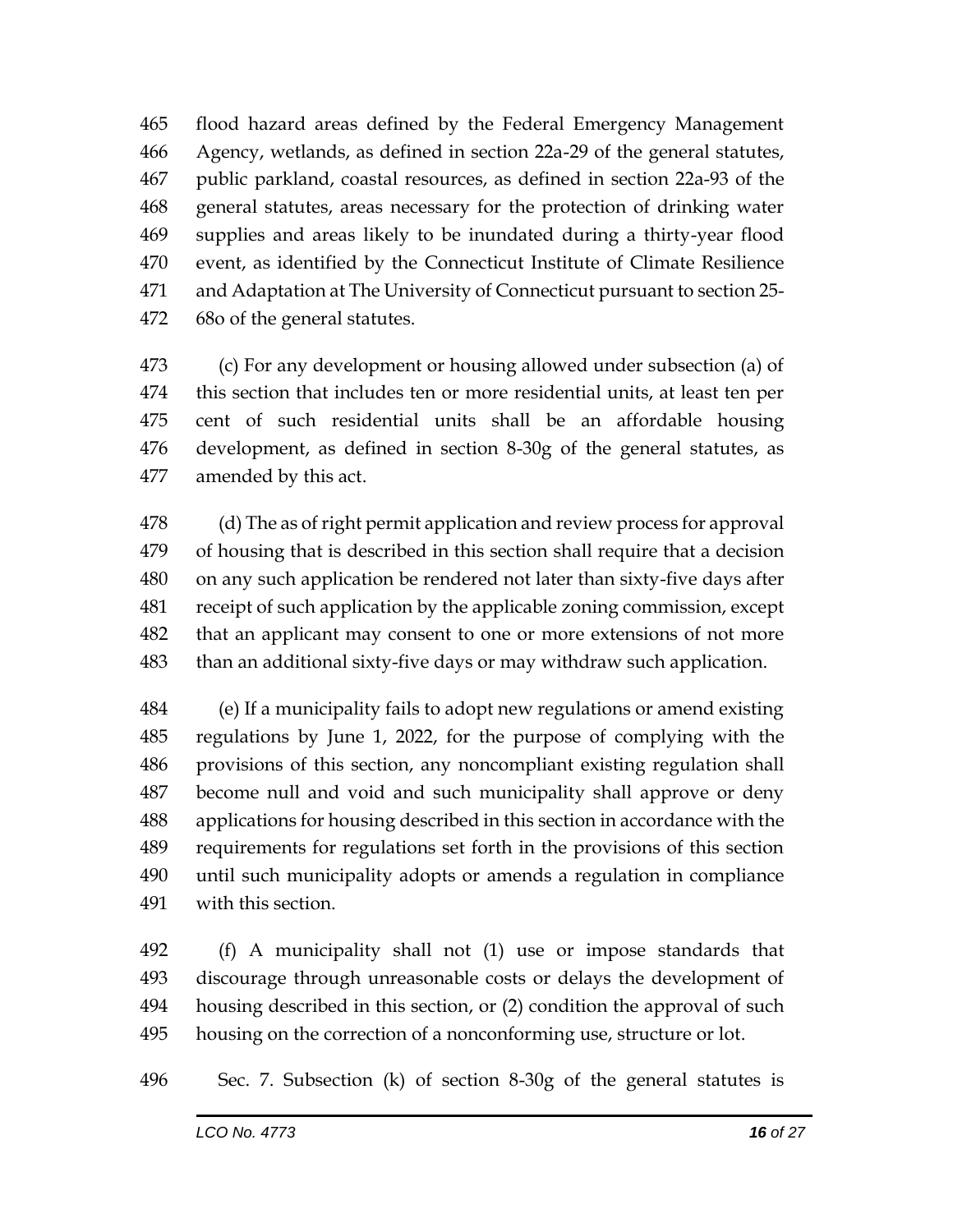repealed and the following is substituted in lieu thereof (*Effective October 1, 2021*):

 (k) The affordable housing appeals procedure established under this section shall not be available if the real property which is the subject of the application is located in a municipality in which at least ten per cent of all dwelling units in the municipality are (1) assisted housing, (2) currently financed by Connecticut Housing Finance Authority mortgages, (3) subject to binding recorded deeds containing covenants or restrictions which require that such dwelling units be sold or rented at, or below, prices which will preserve the units as housing for which persons and families pay thirty per cent or less of income, where such income is less than or equal to eighty per cent of the median income, (4) mobile manufactured homes located in mobile manufactured home parks or legally approved accessory apartments, which homes or apartments are subject to binding recorded deeds containing covenants or restrictions which require that such dwelling units be sold or rented at, or below, prices which will preserve the units as housing for which, for a period of not less than ten years, persons and families pay thirty per cent or less of income, where such income is less than or equal to eighty per cent of the median income, or (5) mobile manufactured 517 homes located in resident-owned mobile manufactured home parks. For 518 the purposes of calculating the total number of dwelling units in a municipality, accessory apartments built or permitted after January 1, 2022, but that are not described in subdivision (4) of this subsection shall not be counted toward such total number. The municipalities meeting the criteria set forth in this subsection shall be listed in the report submitted under section 8-37qqq. As used in this subsection, "accessory apartment" **[**means a separate living unit that (A) is attached to the main living unit of a house, which house has the external appearance of a single-family residence, (B) has a full kitchen, (C) has a square footage that is not more than thirty per cent of the total square footage of the house, (D) has an internal doorway connecting to the main living unit of the house, (E) is not billed separately from such main living unit for utilities, and (F) complies with the building code and health and safety regulations**]** has the same meaning as provided in section 8-1a, as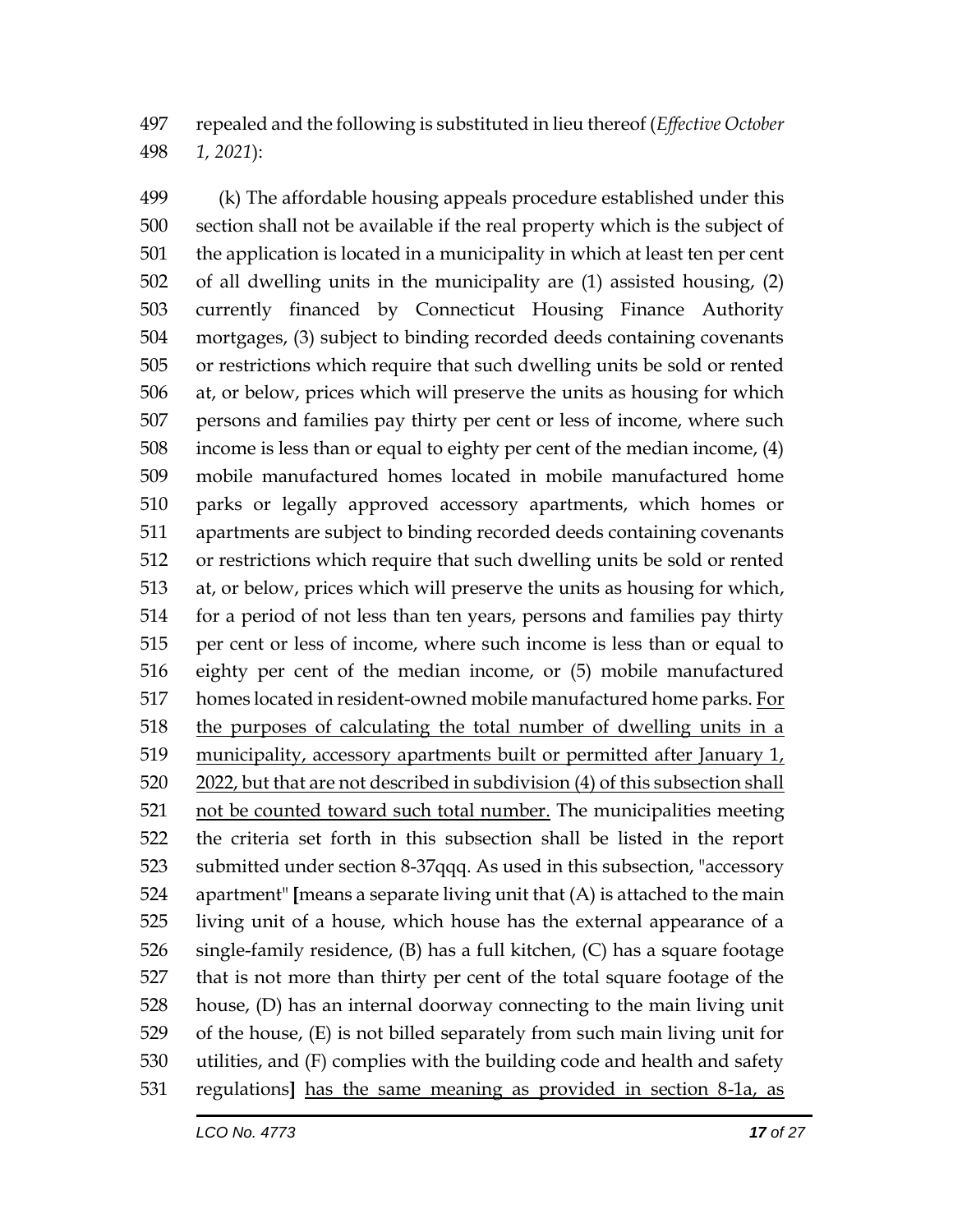amended by this act, and "resident-owned mobile manufactured home park" means a mobile manufactured home park consisting of mobile manufactured homes located on land that is deed restricted, and, at the time of issuance of a loan for the purchase of such land, such loan required seventy-five per cent of the units to be leased to persons with incomes equal to or less than eighty per cent of the median income, and either (i) forty per cent of said seventy-five per cent to be leased to persons with incomes equal to or less than sixty per cent of the median income, or (ii) twenty per cent of said seventy-five per cent to be leased to persons with incomes equal to or less than fifty per cent of the median income.

 Sec. 8. (*Effective July 1, 2021*) (a) Not later than September 1, 2021, the Secretary of the Office of Policy and Management, or the secretary's designee, shall convene and chair a working group to develop model design guidelines for both buildings and context-appropriate streets that municipalities may adopt, in whole or in part, as part of their zoning or subdivision regulations. Such guidelines shall (1) identify common architectural and site design features of building types used throughout this state, (2) create a catalogue of common building types, particularly those typically associated with housing, (3) establish reasonable and cost-effective design review standards for approval of common building types, accounting for topography, geology, climate change and infrastructure capacity, (4) establish procedures for expediting the approval of buildings or streets that satisfy such design review standards, whether for zoning or subdivision regulations, and (5) create a design manual for context-appropriate streets that complement common building types.

 (b) The working group shall consist of the following members, who shall be appointed by the Secretary of the Office of Policy and Management, in consultation with the Commissioner of Housing, not later than sixty days after the effective date of this section:

 (1) The Secretary of the Office of Policy and Management, or the secretary's designee;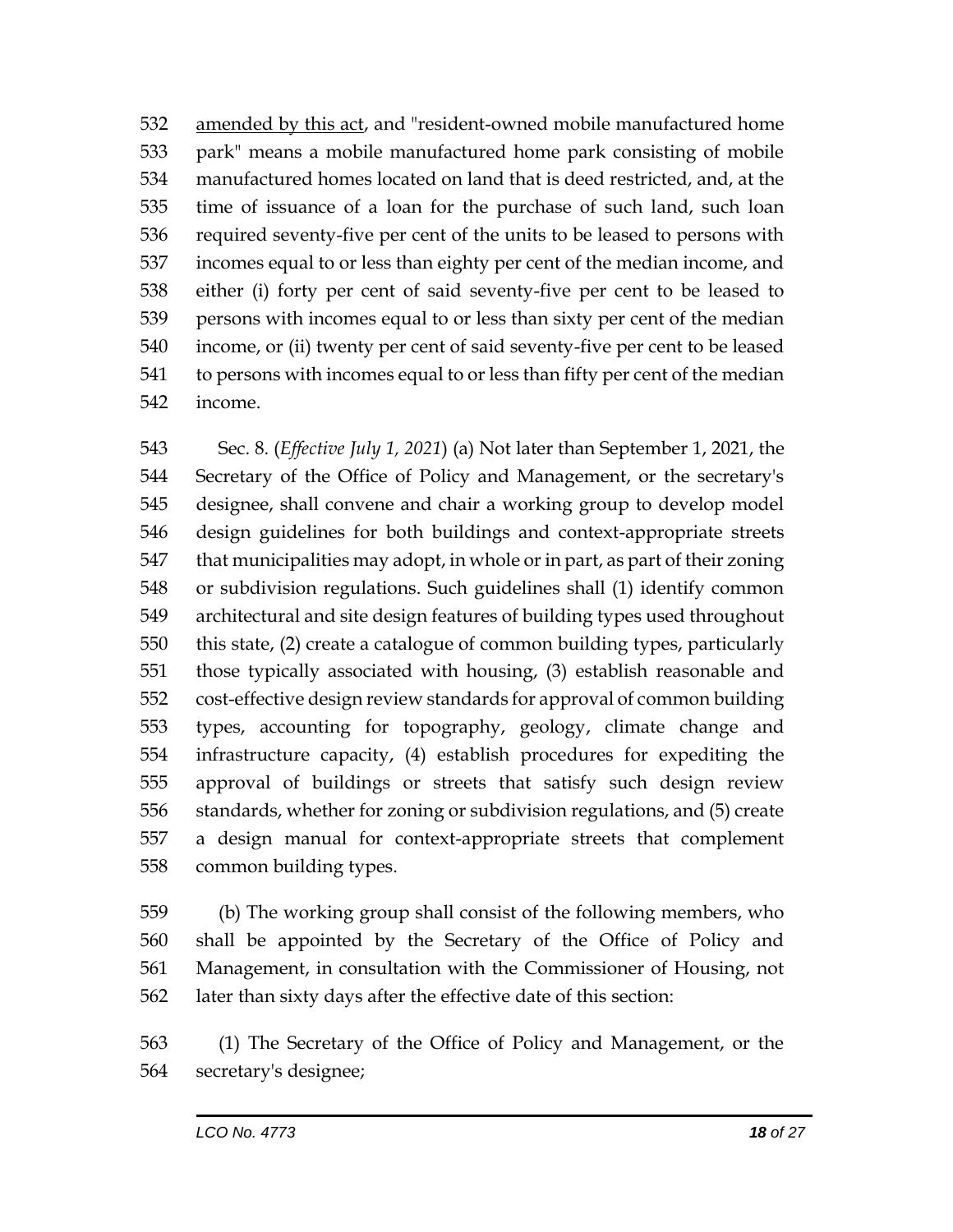(2) The Commissioner of Housing, or said commissioner's designee;

 (3) The Commissioner of Transportation, or said commissioner's designee;

 (4) Two representatives with expertise in fair housing issues or affordable housing advocacy;

 (5) Two representatives with expertise in state, regional or local planning;

(6) Two representatives with expertise in architecture or design;

 (7) One representative of the Connecticut Conference of Municipalities; and

 (8) One representative with expertise in the housing construction trade.

 (c) Not later than April 1, 2022, the working group convened pursuant to this section shall submit a report proposing the model design guidelines for both buildings and context-appropriate streets that such group developed to the joint standing committee of the General Assembly having cognizance of matters relating to planning and development, in accordance with section 11-4a of the general statutes. Not later than April 1, 2022, the Secretary of the Office of Policy and Management shall post such model design guidelines with any necessary revisions on the Internet web site of the Office of Policy and Management for use and adoption by municipalities of this state.

 (d) Not later than June 1, 2021, the regional councils of government shall collectively develop and implement an education and training program for delivery of such model design guidelines for both buildings and context-appropriate streets. Each regional council of governments shall report its activities relative to such program as part of the annual report required under section 4-66r of the general statutes.

Sec. 9. (NEW) (*Effective October 1, 2021*) (a) (1) (A) Except as provided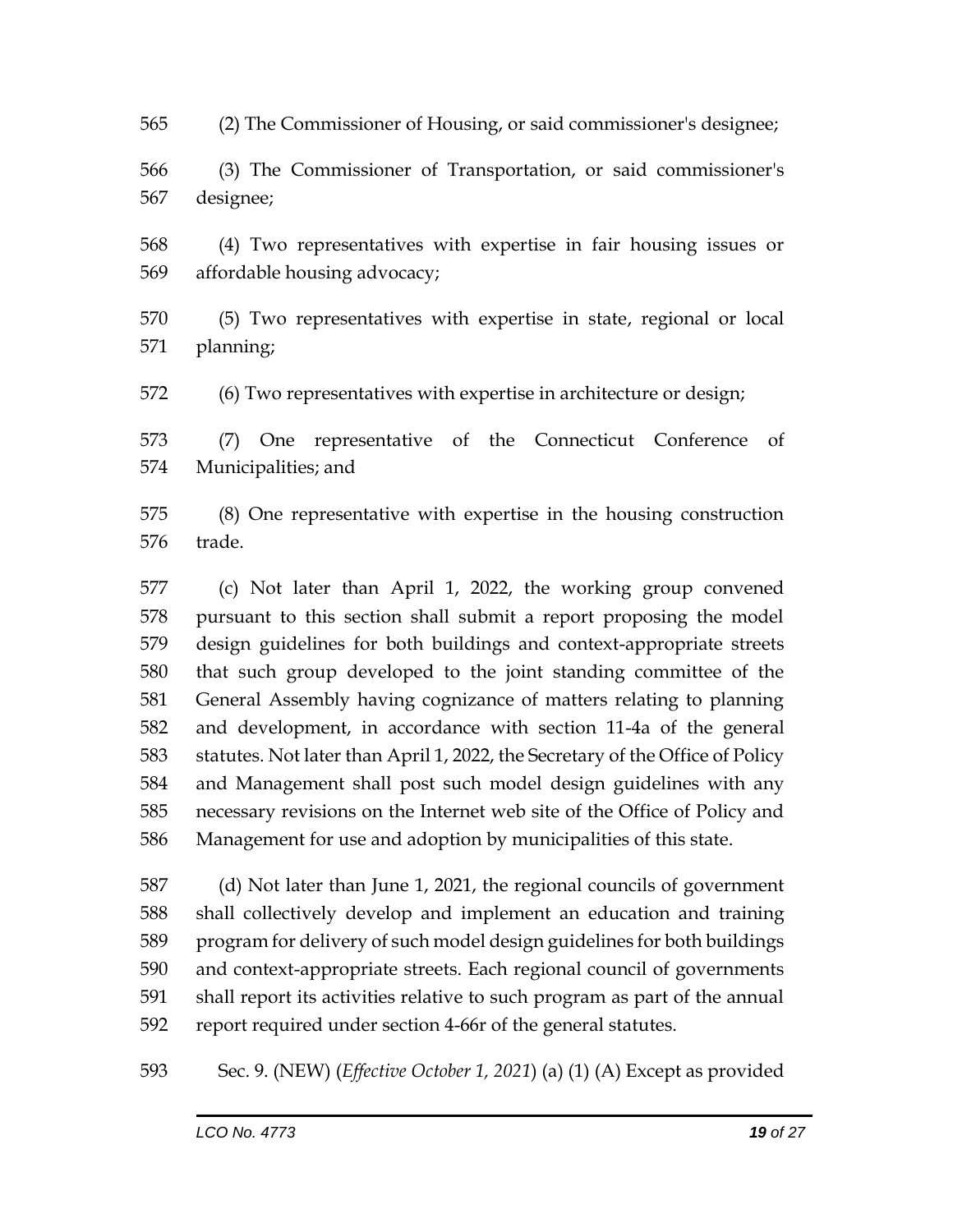in subdivision (2) of this subsection, beginning January 1, 2022, and annually thereafter, each member of a zoning, planning or combined planning and zoning commission or a zoning board of appeals who serves on such commission or board for more than six months in a calendar year shall complete not less than six hours of training in Connecticut land use law and general planning principles during such calendar year. Such training shall consist of (i) not less than one hour concerning process and procedural matters, including the conduct of effective meetings and public hearings and the Freedom of Information Act, as defined in section 1-200 of the general statutes, (ii) not less than one hour concerning the interpretation of site plans, surveys, maps and architectural conventions, (iii) not less than one hour concerning the impact of zoning on the environment, agriculture and historic resources, and (iv) not less than two hours concerning affordable and fair housing policies.

 (B) Beginning January 1, 2022, and annually thereafter, each member of an inland wetlands agency who serves on such agency for more than six months in a calendar year shall complete not less than three hours of training in Connecticut land use law and general planning principles during such calendar year. Such training shall consist of (i) not less than one hour concerning process and procedural matters, including the conduct of effective meetings and public hearings and the Freedom of Information Act, as defined in section 1-200 of the general statutes, and (ii) not less than one hour concerning the interpretation of site plans, surveys, maps and architectural conventions.

 (2) In the case of any member of any such commission, board or agency who is certified by the American Institute of Certified Planners, such member shall be exempt from the training requirements under subdivision (1) of this section.

 (b) (1) Except as provided in subdivision (2) of this subsection, not later than January 1, 2022, the Secretary of the Office of Policy and Management shall establish guidelines for such training in collaboration with land use training providers, including, but not limited to, the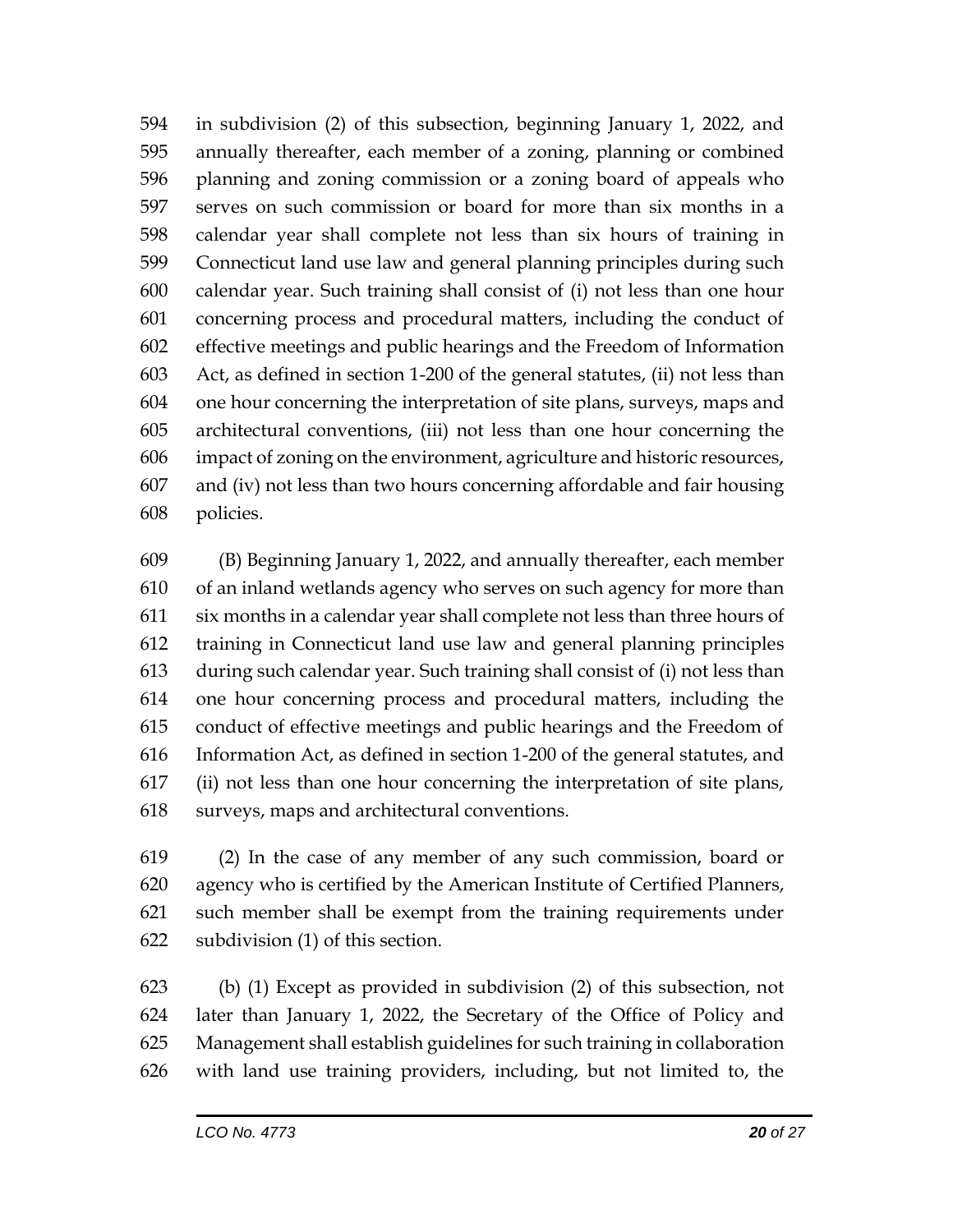Connecticut Association of Zoning Enforcement Officials, the Connecticut Conference of Municipalities, the Connecticut Chapter of the American Planning Association, the Connecticut Bar Association, regional councils of governments and other nonprofit or educational institutions that provide land use training.

 (2) In the case that said secretary fails to establish such guidelines, such land use training providers may create and administer appropriate training for members of commissions, boards and agencies described in subsection (a) of this section, which may be used by such members for the purpose of complying with the provisions of said subsection.

 (c) Not later than February 1, 2022, and annually thereafter, each municipality in which such commission, board or agency is located shall verify the compliance by each member of such commission, board or agency with the requirements of this section in a form and manner prescribed by the Office of Policy and Management.

 (d) Any member of a commission, board or agency described in subsection (a) of this section who fails to comply with the provisions of said subsection for the preceding calendar year or portion of such year exceeding six months, whichever is applicable, shall be ineligible to vote on matters that come before such commission, board or agency until such member demonstrates that such member has so complied.

 Sec. 10. Subsection (e) of section 8-3 of the general statutes is repealed and the following is substituted in lieu thereof (*Effective October 1, 2021*):

 (e) (1) The zoning commission shall provide for the manner in which the zoning regulations shall be enforced, except that any person appointed as a zoning enforcement officer on and after January 1, 2023, shall be certified in accordance with the provisions of subdivision (2) of this subsection.

 (2) Beginning January 1, 2023, and annually thereafter, each person appointed as a zoning enforcement officer shall obtain certification from the Connecticut Association of Zoning Enforcement Officials and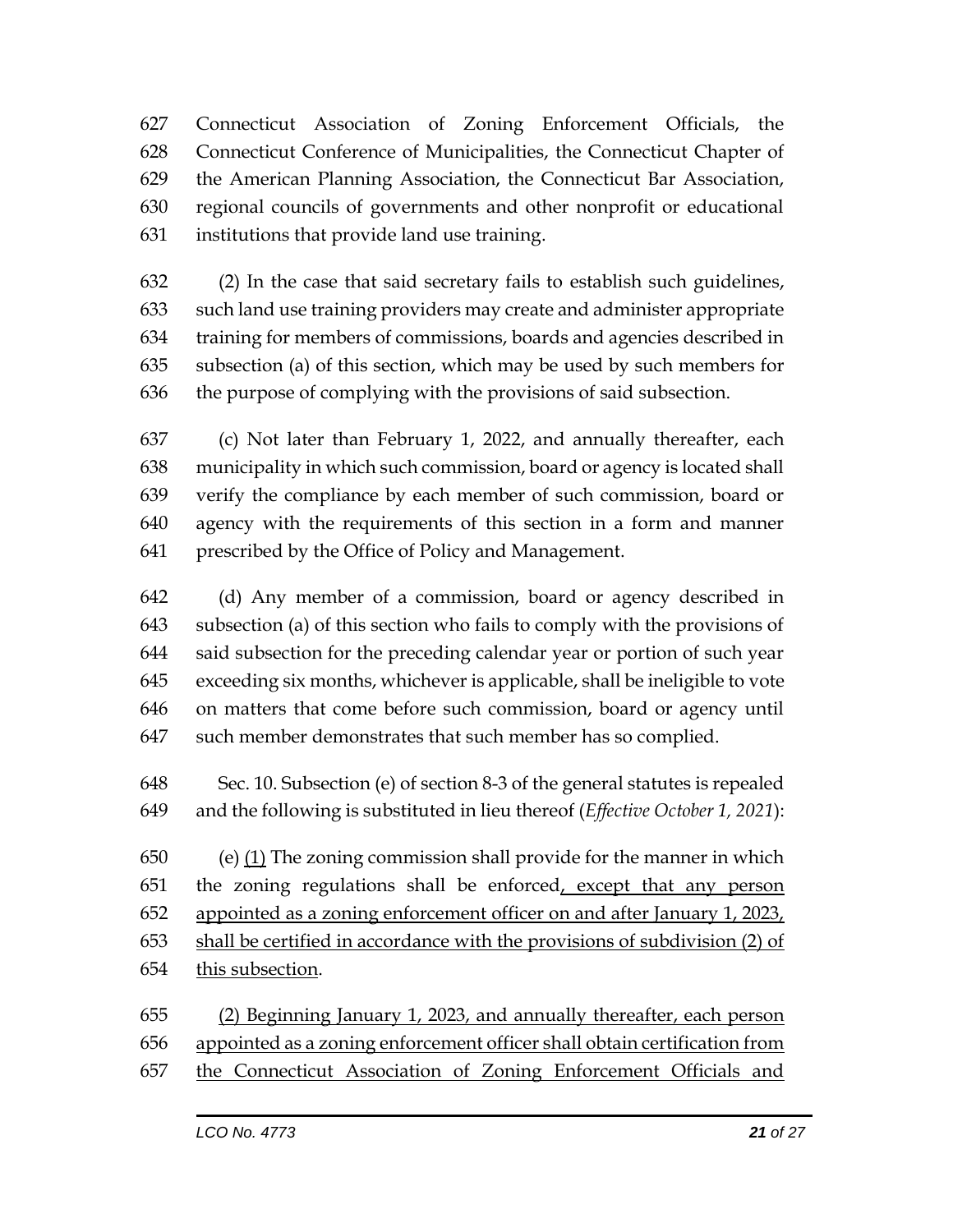## maintain such certification for the duration of employment as a zoning enforcement officer.

 Sec. 11. Section 7-245 of the general statutes is repealed and the following is substituted in lieu thereof (*Effective October 1, 2021*):

 For the purposes of this chapter: (1) "Acquire a sewerage system" means obtain title to all or any part of a sewerage system or any interest therein by purchase, condemnation, grant, gift, lease, rental or otherwise; (2) "alternative sewage treatment system" means a sewage treatment system serving one or more buildings that utilizes a method of treatment other than a subsurface sewage disposal system and that involves a discharge to the groundwaters of the state; (3) "community sewerage system" means any sewerage system serving two or more residences in separate structures which is not connected to a municipal sewerage system or which is connected to a municipal sewerage system as a distinct and separately managed district or segment of such system, except that in the case of a residence that is an accessory apartment, as defined in section 8-1a, such residence shall include the larger principal dwelling unit located on the same lot; (4) "construct a sewerage system" means to acquire land, easements, rights-of-way or any other real or personal property or any interest therein, plan, construct, reconstruct, equip, extend and enlarge all or any part of a sewerage system; (5) "decentralized system" means managed subsurface sewage disposal systems, managed alternative sewage treatment systems or community sewerage systems that discharge sewage flows of less than **[**five**]** seven thousand five hundred gallons per day, are used to collect and treat domestic sewage, and involve a discharge to the groundwaters of the state from areas of a municipality; (6) "decentralized wastewater management district" means areas of a municipality designated by the municipality through a municipal ordinance when an engineering report has determined that the existing subsurface sewage disposal systems may be detrimental to public health or the environment and that decentralized systems are required and such report is approved by the Commissioner of Energy and Environmental Protection with concurring approval by the Commissioner of Public Health, after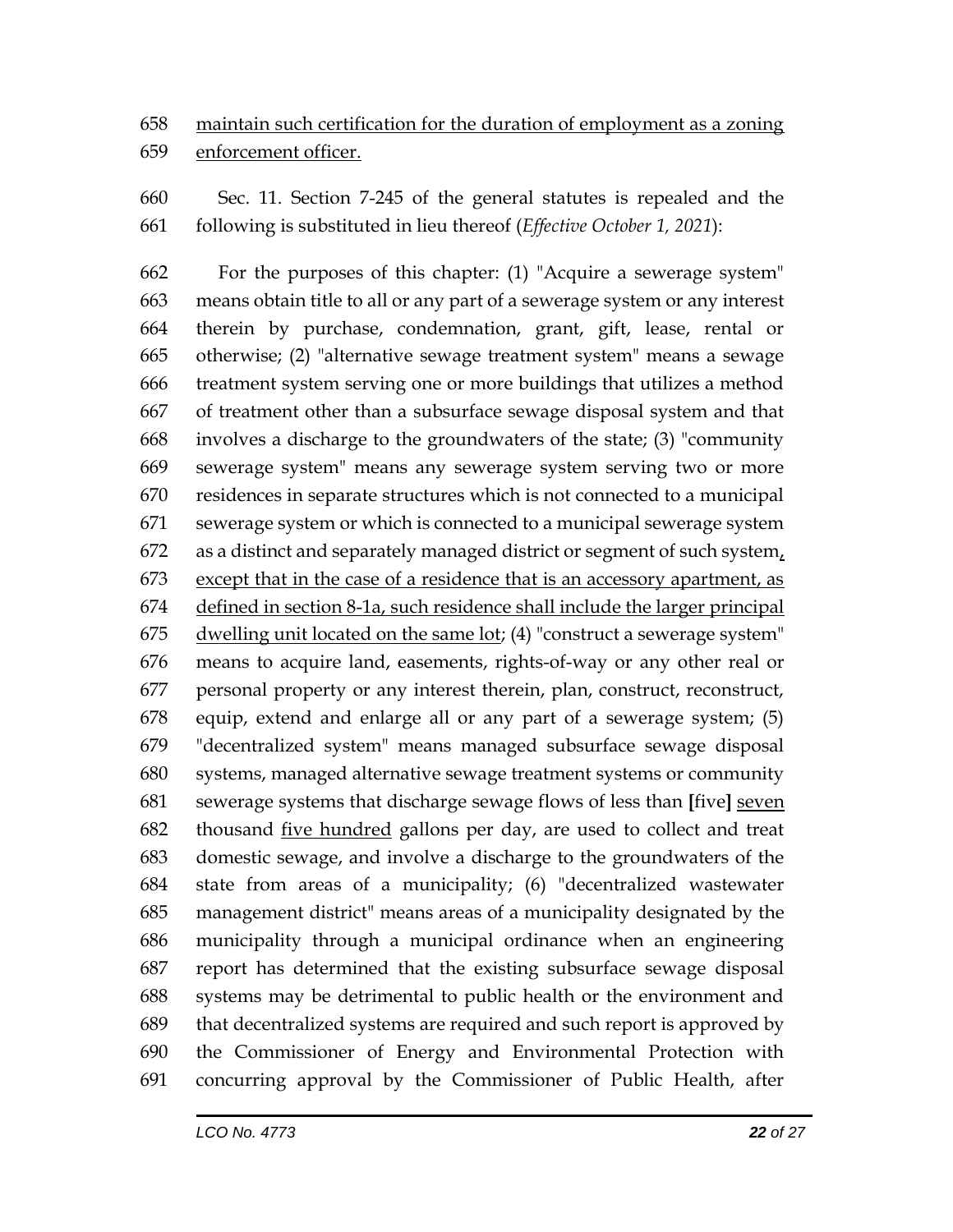consultation with the local director of health; (7) "municipality" means any metropolitan district, town, consolidated town and city, consolidated town and borough, city, borough, village, fire and sewer district, sewer district and each municipal organization having authority to levy and collect taxes; (8) "operate a sewerage system" means own, use, equip, reequip, repair, maintain, supervise, manage, operate and perform any act pertinent to the collection, transportation and disposal of sewage; (9) "person" means any person, partnership, corporation, limited liability company, association or public agency; (10) "remediation standards" means pollutant limits, performance requirements, design parameters or technical standards for application to existing sewage discharges in a decentralized wastewater management district for the improvement of wastewater treatment to protect public health and the environment; (11) "sewage" means any substance, liquid or solid, which may contaminate or pollute or affect the cleanliness or purity of any water; and (12) "sewerage system" means any device, equipment, appurtenance, facility and method for collecting, transporting, receiving, treating, disposing of or discharging sewage, including, but not limited to, decentralized systems within a decentralized wastewater management district when such district is established by municipal ordinance pursuant to section 7-247.

 Sec. 12. Subsection (b) of section 7-246 of the general statutes is repealed and the following is substituted in lieu thereof (*Effective October 1, 2021*):

 (b) Each municipal water pollution control authority designated in accordance with this section may prepare and periodically update a water pollution control plan for the municipality. Such plan shall designate and delineate the boundary of: (1) Areas served by any municipal sewerage system; (2) areas where municipal sewerage facilities are planned and the schedule of design and construction anticipated or proposed; (3) areas where sewers are to be avoided; (4) areas served by any community sewerage system not owned by a municipality; (5) areas to be served by any proposed community sewerage system not owned by a municipality; **[**and**]** (6) areas to be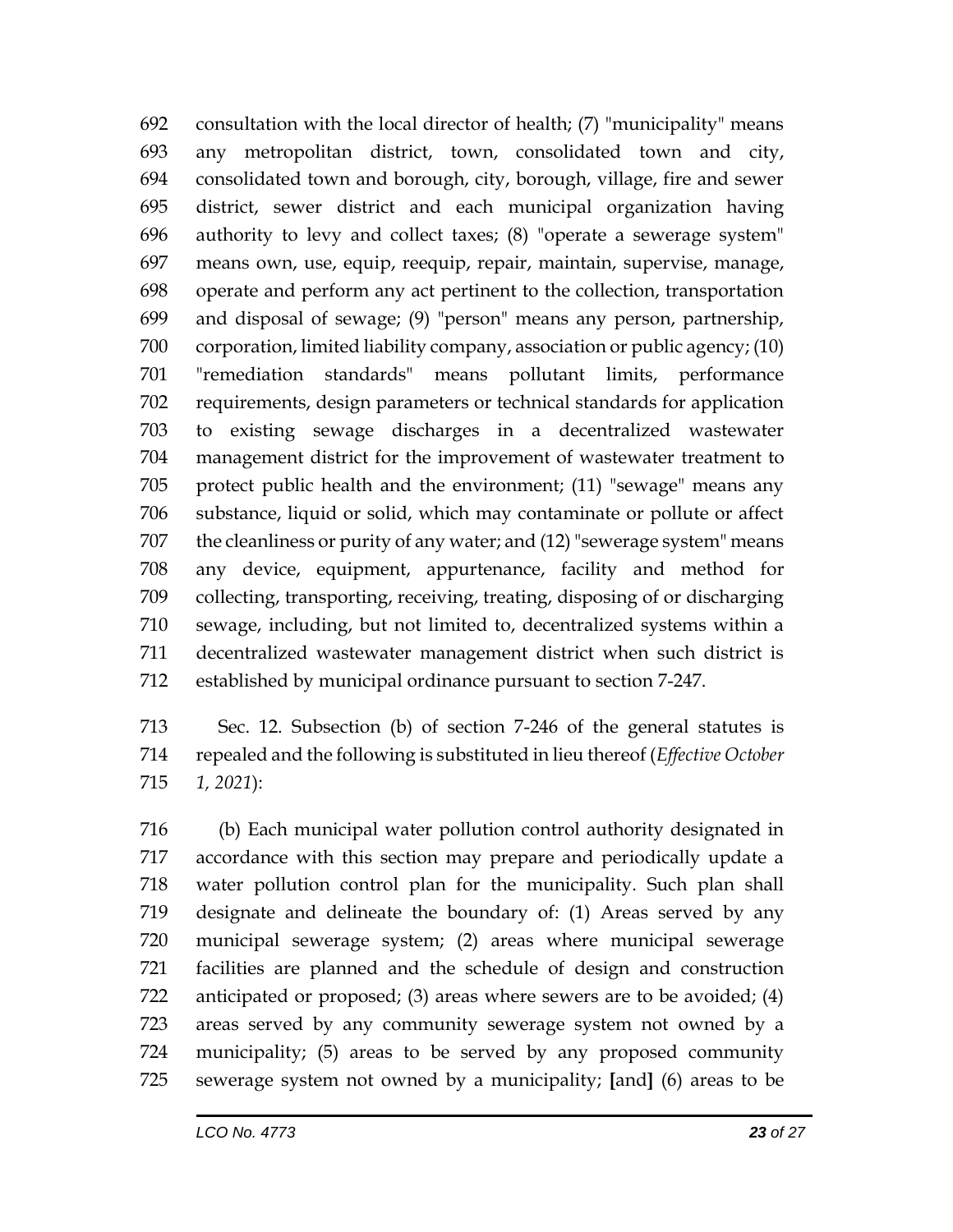designated as decentralized wastewater management districts; and (7) specific allocations of capacity to serve areas that are able to be developed for residential or mixed-use buildings containing four or more dwelling units. Such plan shall also describe the means by which municipal programs are being carried out to avoid community pollution problems and describe any programs wherein the local director of health manages subsurface sewage disposal systems. The authority shall file a copy of the plan and any periodic updates of such plan with the Commissioner of Energy and Environmental Protection and the 735 Commissioner of Housing, and shall manage or ensure the effective supervision, management, control, operation and maintenance of any community sewerage system or decentralized wastewater management district not owned by a municipality.

 Sec. 13. Section 19a-35a of the general statutes is repealed and the following is substituted in lieu thereof (*Effective October 1, 2021*):

 (a) Notwithstanding the provisions of chapter 439 and sections 22a-742 430 and 22a-430b, not later than January 1, 2022, the Commissioner of Public Health shall, **[**within available appropriations,**]** pursuant to section 19a-36, establish and define categories of discharge that constitute alternative on-site sewage treatment systems with capacities of **[**five**]** seven thousand five hundred gallons or less per day and subsurface community sewerage systems with capacities of seven thousand five hundred gallons or less per day. After the establishment of such categories, said commissioner shall have jurisdiction **[**, within available appropriations,**]** to issue or deny permits and approvals for such systems and for all discharges of domestic sewage to the groundwaters of the state from such systems. Said commissioner shall, pursuant to section 19a-36, **[**and within available appropriations,**]** establish minimum requirements for alternative on-site sewage treatment systems and subsurface community sewerage systems under said commissioner's jurisdiction, including, but not limited to: (1) Requirements related to activities that may occur on the property; (2) changes that may occur to the property or to buildings on the property that may affect the installation or operation of such systems; and (3)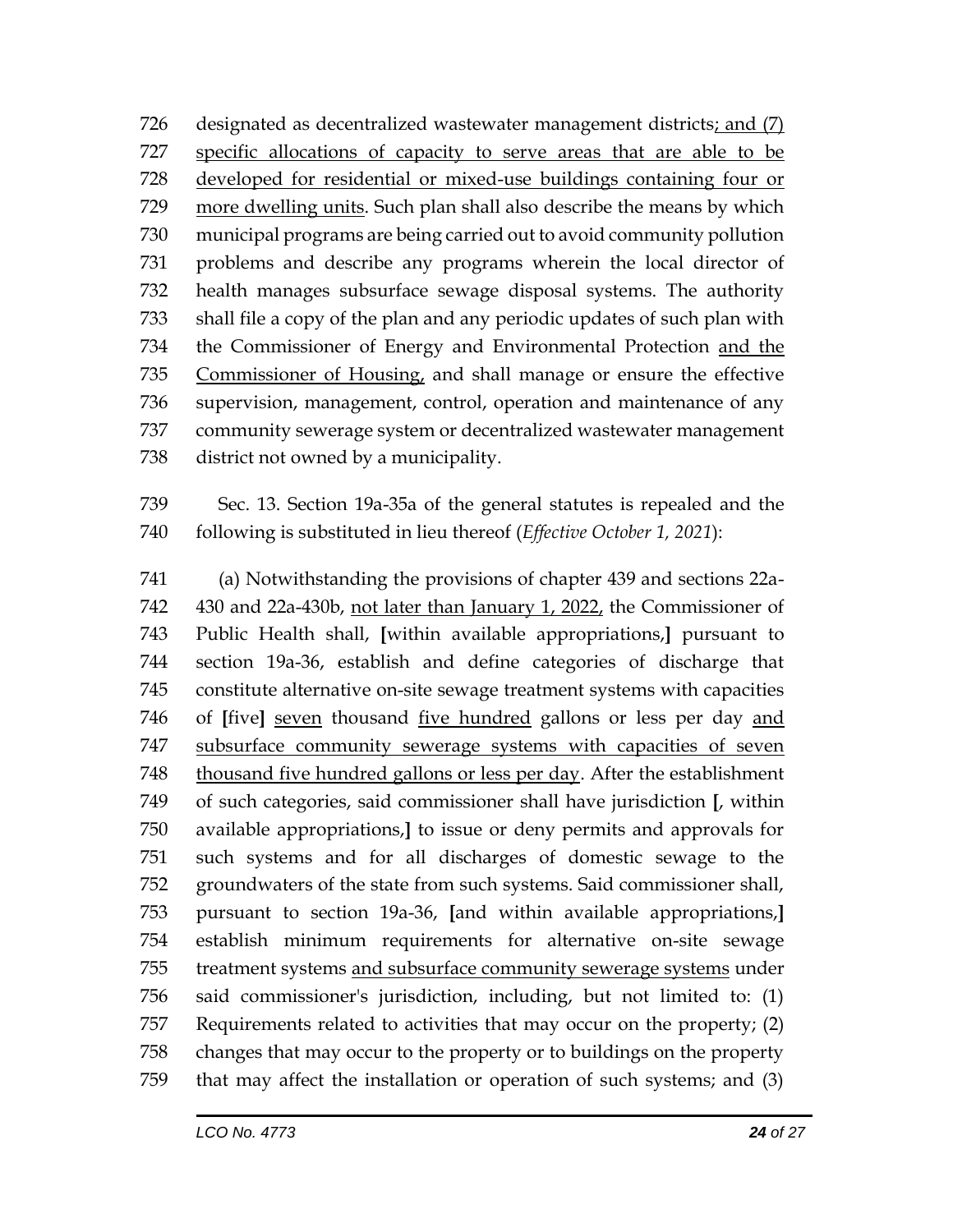procedures for the issuance of permits or approvals by said commissioner, a local director of health, or a sanitarian licensed pursuant to chapter 395. A permit or approval granted by said commissioner, such local director of health or such sanitarian for an alternative on-site sewage treatment system or subsurface community sewerage system pursuant to this section shall: (A) Not be inconsistent with the requirements of the federal Water Pollution Control Act, 33 USC 1251 et seq., the federal Safe Drinking Water Act, 42 USC 300f et seq., and the standards of water quality adopted pursuant to section 22a-426, as such laws and standards may be amended from time to time, (B) not be construed or deemed to be an approval for any other purpose, including, but not limited to, any planning and zoning or municipal inland wetlands and watercourses requirement, and (C) be in lieu of a permit issued under section 22a-430 or 22a-430b. For purposes of this section, "alternative on-site sewage treatment system" means a sewage treatment system serving one or more buildings on a single parcel of property that utilizes a method of treatment other than a subsurface sewage disposal system and that involves a discharge of domestic sewage to the groundwaters of the state, and "subsurface community sewerage system" means a community sewerage system, as defined in section 7-245, as amended by this act, that involves a discharge of domestic sewage to the groundwaters of the state.

 (b) In establishing and defining categories of discharge that constitute alternative on-site sewage treatment systems and subsurface community sewerage systems pursuant to subsection (a) of this section, and in establishing minimum requirements for such systems pursuant to section 19a-36, said commissioner shall consider all relevant factors, including, but not limited to: (1) The impact that such systems or discharges may have individually or cumulatively on public health and the environment, (2) the impact that such systems and discharges may have individually or cumulatively on land use patterns, and (3) recommendations regarding responsible growth made to said commissioner by the Secretary of the Office of Policy and Management through the Office of Responsible Growth established by Executive Order No. 15 of Governor M. Jodi Rell.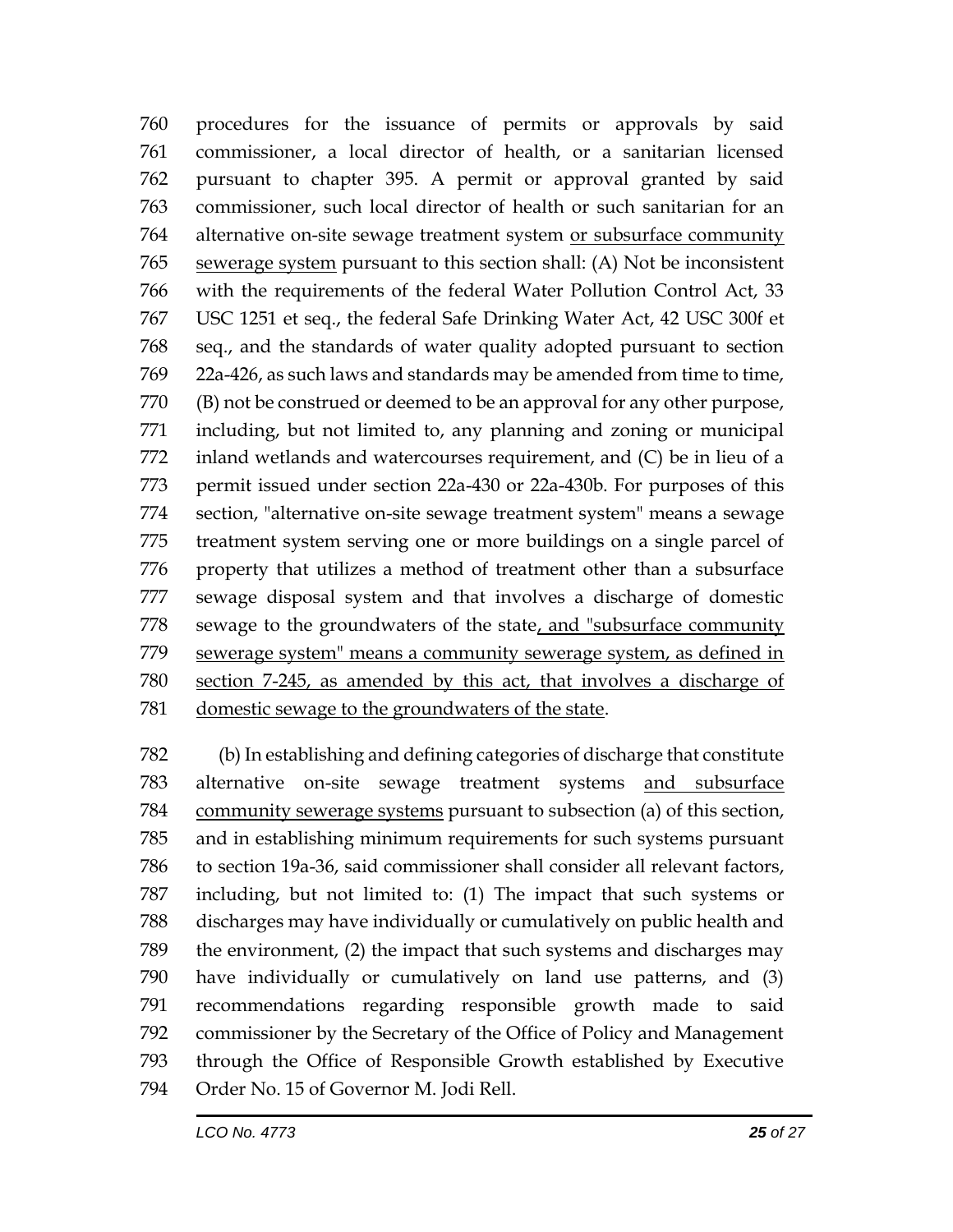(c) The Commissioner of Energy and Environmental Protection shall retain jurisdiction over any alternative on-site sewage treatment system or subsurface community sewerage system not under the jurisdiction of the Commissioner of Public Health. The provisions of title 22a shall apply to any such system not under the jurisdiction of the Commissioner of Public Health. The provisions of this section shall not affect any permit issued by the Commissioner of Energy and Environmental Protection prior to **[**July 1, 2007**]** January 1, 2022, and the provisions of title 22a shall continue to apply to any such permit until such permit expires.

 (d) A permit or approval denied by the Commissioner of Public Health, a local director of health or a sanitarian pursuant to subsection (a) of this section shall be subject to an appeal in the manner provided in section 19a-229.

| This act shall take effect as follows and shall amend the following |                 |             |
|---------------------------------------------------------------------|-----------------|-------------|
| sections:                                                           |                 |             |
|                                                                     |                 |             |
| Section 1                                                           | October 1, 2021 | $8-1a$      |
| Sec. 2                                                              | October 1, 2021 | $8-1c$      |
| Sec. $3$                                                            | October 1, 2021 | $8-1bb(i)$  |
| Sec. 4                                                              | October 1, 2021 | $8-2$       |
| Sec. 5                                                              | October 1, 2021 | New section |
| Sec. 6                                                              | October 1, 2021 | New section |
| Sec. 7                                                              | October 1, 2021 | $8-30g(k)$  |
| Sec. 8                                                              | July 1, 2021    | New section |
| Sec. 9                                                              | October 1, 2021 | New section |
| Sec. 10                                                             | October 1, 2021 | $8-3(e)$    |
| Sec. 11                                                             | October 1, 2021 | 7-245       |
| Sec. 12                                                             | October 1, 2021 | $7-246(b)$  |
| Sec. 13                                                             | October 1, 2021 | $19a-35a$   |

### *Statement of Purpose:*

To (1) allow municipalities to require that land use applicants pay the costs of any technical review of applications, (2) make several changes to the Zoning Enabling Act, (3) establish requirements for zoning regulations concerning accessory apartments, mixed-use developments and multifamily housing, (4) convene a working group to develop